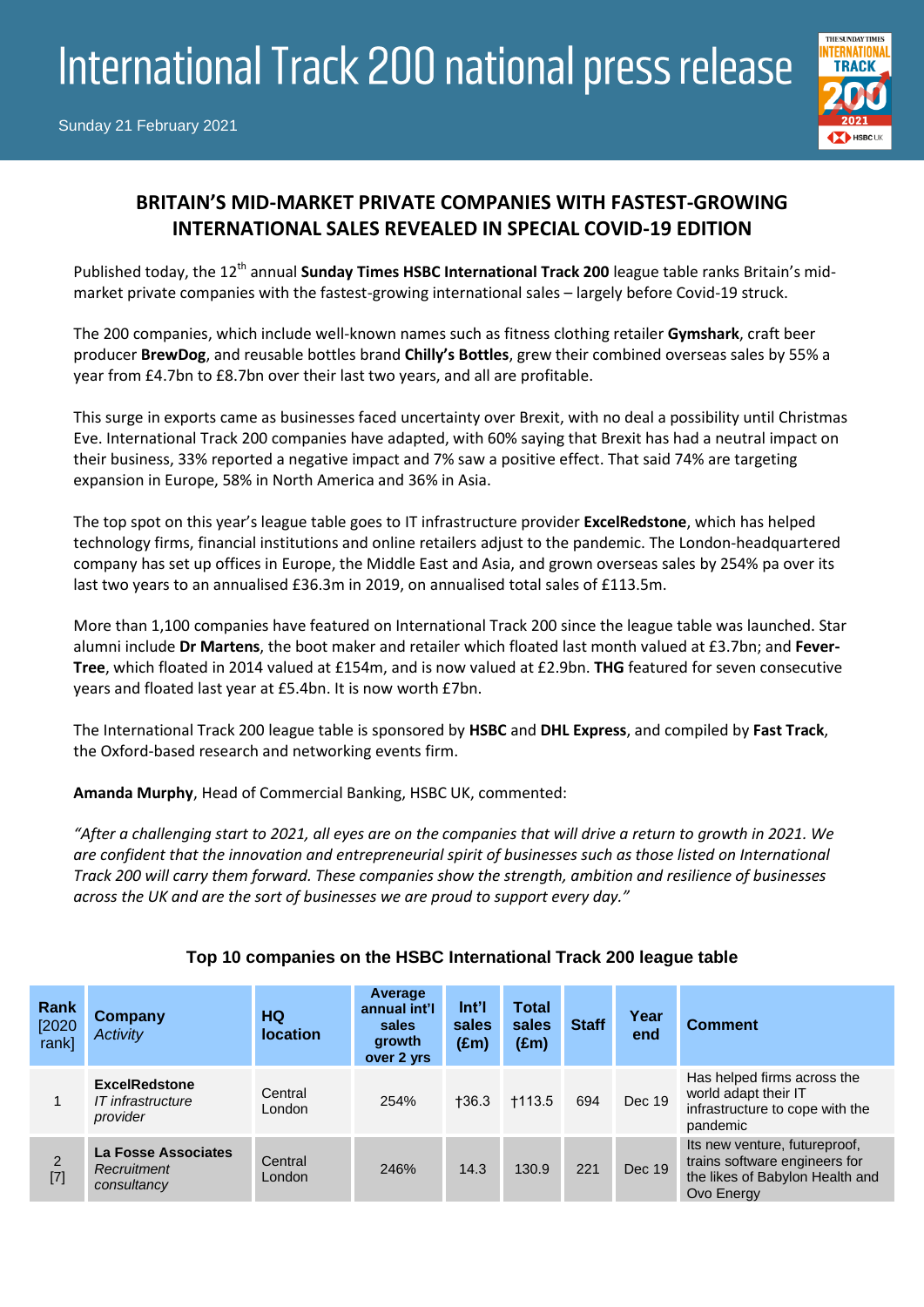| Rank<br>[2020]<br>rank] | Company<br><b>Activity</b>                                                     | <b>HQ</b><br><b>location</b> | Average<br>annual int'l<br>sales<br>growth<br>over 2 yrs | Int'l<br>sales<br>$(\text{Em})$ | <b>Total</b><br>sales<br>$(\text{Em})$ | <b>Staff</b> | Year<br>end   | <b>Comment</b>                                                                              |
|-------------------------|--------------------------------------------------------------------------------|------------------------------|----------------------------------------------------------|---------------------------------|----------------------------------------|--------------|---------------|---------------------------------------------------------------------------------------------|
| 3                       | Goodstuff<br>Media agency                                                      | Central<br>London            | 232%                                                     | 11.4                            | 126.9                                  | 110          | Dec 19        | Ben & Jerry's, Groupon and<br>Spotify are among this media<br>agency's global clients       |
| 4                       | <b>Direct Healthcare</b><br><b>Group</b><br>Medical device supplier            | Caerphilly                   | 218%                                                     | *†27.6                          | *†61.7                                 | 300          | Dec 20        | Took five months' worth of<br>orders in two weeks as<br>lockdowns set in last year          |
| 5                       | Huel<br><b>Nutrition brand</b>                                                 | Hertfordshire                | 209%                                                     | $*39.8$                         | $*71.6$                                | 120          | <b>Jul 20</b> | Has sold more than 100 million<br>meals in 90 countries                                     |
| 6                       | <b>BullionByPost</b><br>Online gold dealer                                     | Birmingham                   | 205%                                                     | $*36.7$                         | $*209.5$                               | 47           | Apr 20        | Gold bullion sales more than<br>trebled in the early months of<br>the pandemic              |
| $\overline{7}$          | <b>Gael Force Group</b><br>Marine equipment<br>manufacturer                    | Inverness                    | 204%                                                     | 6.6                             | 41.9                                   | 252          | Dec 19        | Opened its first overseas base<br>in Canada in 2019 and plans to<br>expand into Scandinavia |
| 8                       | <b>SBZ Corporation</b><br>Additives supplier                                   | <b>Essex</b>                 | 201%                                                     | 8.5                             | 28.0                                   | 21           | Dec 19        | Has expanded its 6,500 cubic<br>metre oil storage facility on the<br>east coast of England  |
| 9                       | <b>Oscar Technology</b><br>Recruitment<br>consultancy                          | Manchester                   | 159%                                                     | 20.6                            | 28.0                                   | 69           | Aug 19        | Is launching a recruitment<br>division for the life sciences<br>industry                    |
| 10<br>$[9]$             | <b>Kingsbury</b><br>Machine tools<br>wholesaler<br>$*$ Cunnliad by the company | Hampshire<br>$+$ Annualicad  | 156%                                                     | 9.7                             | 83.1                                   | 323          | Dec 19        | Supplies German-made<br>machine tools and devices used<br>to make medical ventilators       |

Supplied by the company **the fannualised** 

#### **KEY FINDINGS**

**Covid-19:** While all the companies have been affected by the pandemic and the restrictions imposed to combat the spread of the virus, several International Track 200 companies have contributed to the global effort to fight the virus. Examples include **Gama Healthcare**, whose infection prevention wipes have been used to combat Covid-19 in more than 60 countries, and **Spectrum Medical**, which produces life support systems that have been used to treat critically ill Covid-19 patients in America and Germany. **HH Global**, the marketing services firm, sourced 80% of the face masks used by its client Unilever in the first four months of the pandemic.

**Brexit:** International Track 200 businesses adapted to uncertainty over the terms of the UK/EU trade deal. Examples include **CFC Underwriting**, which established a subsidiary in Brussels to help serve European clients, and **EU Automation**, which opened a distribution centre in Frankfurt to prevent Brexit-related delays in supplying its customers.

**Trading in America:** The world's largest economy and Britain's biggest single trading partner is the top market for overseas sales, with 110 companies citing the country as a key destination for exports. It is also the top choice for future growth, with 107 planning American expansion. Companies active in America include **Busy Bees**, which entered the US market with the acquisition of 19 nurseries in Connecticut in 2019, acquiring 15 locations in western New York state in January 2020.

**Ecommerce:** 36 International Track 200 companies generate more than 10% of exports from online sales, up from 31 in 2020, and a quarter of these sell exclusively online. Examples include online fashion retailer **Oh Polly**, which has 4.3m Instagram followers and sells via a multicurrency website, and **Sweaty Betty**, which generates 80% of its exports from online sales.

#### **See the appendix i for the full league table**

The full league table is published today as an eight-page supplement with the business section of **The Sunday Times**, both in print and in the tablet edition, and on **www.fasttrack.co.uk**.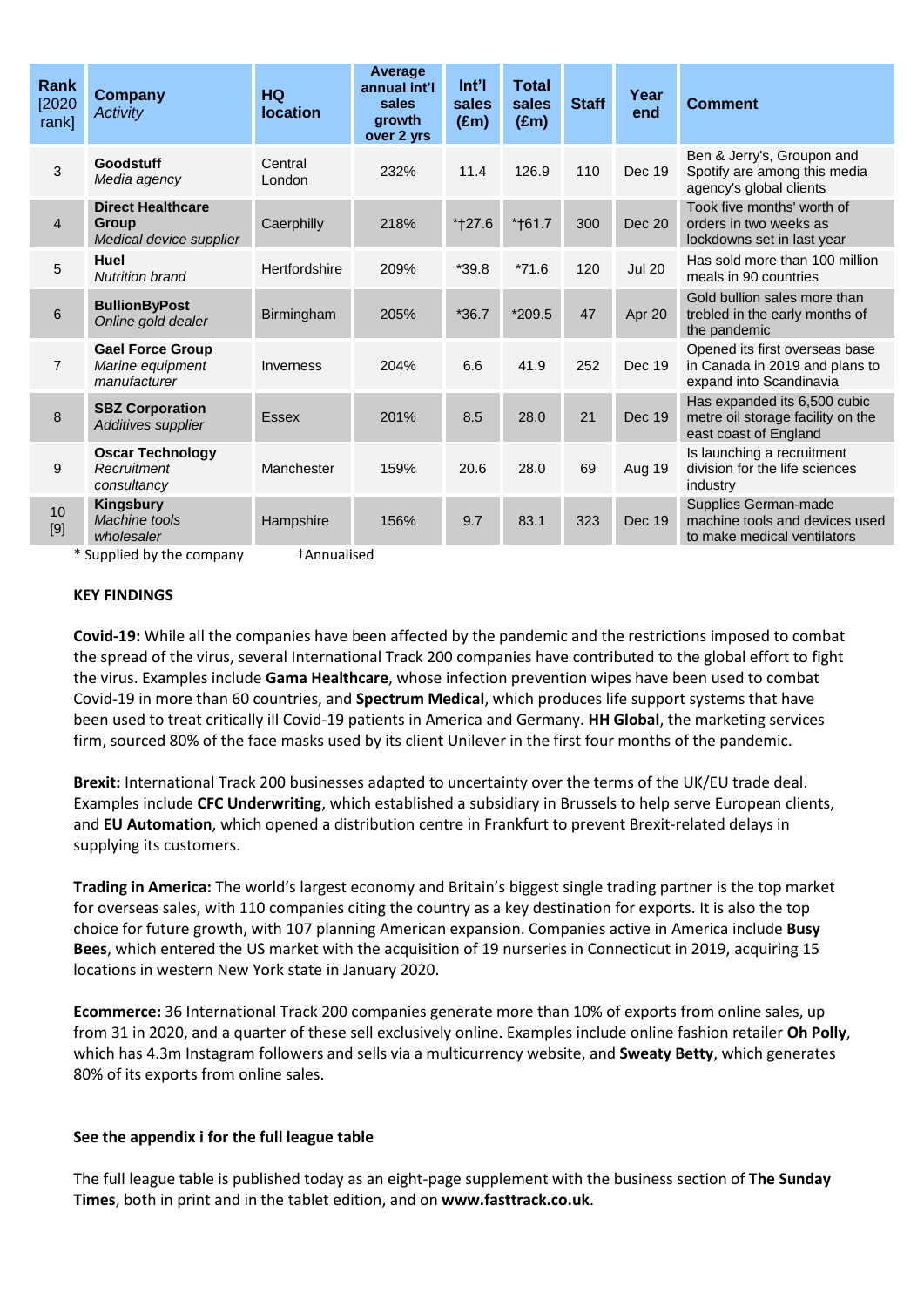#### **PLEASE CREDIT IN FULL: "SUNDAY TIMES HSBC INTERNATIONAL TRACK 200"**

#### **THE SUNDAY TIMES INTERNATIONAL TRACK ONES TO RECOGNISE (see Appendix ii)**

The International Track Ones to Recognise showcases five companies that have grown exports but do not meet the criteria of the main league table. They all generate a significant proportion of sales overseas.

The Ones to Recognise features four British manufacturers, including **The Binding Site**, which supplies 35m blood tests a year. It has also developed a Covid-19 antibody test in partnership with the University of Birmingham. In the year to September 2020, exports hit £139.1m, representing 93% of sales.

The list also includes **Ian Macleod Distillers**, a family-owned firm that produces 15m bottles of spirits a year, including Glengoyne whisky and Edinburgh Gin. It sells to 60 countries and has seen rising demand from India and China.

#### **See Appendix ii for the International Track Ones to Recognise.**

**ENDS**

#### **For further information please contact:**

Gareth Morgan, senior research manager, Fast Track: 01865 297034 or gareth.morgan@fasttrack.co.uk

Richard Tyler, director of editorial, Fast Track: 01865 297011 or richard.tyler@fasttrack.co.uk

#### **Follow us on:**

**LinkedIn[: The Sunday Times Fast Track](https://www.linkedin.com/company/sunday-times-fast-track/) Twitter: [@ST\\_FastTrack](https://twitter.com/ST_FastTrack) Instagram: [@thesundaytimesfasttrack](https://www.instagram.com/thesundaytimesfasttrack/) #HSBCIntTrack200**

#### **Notes for editors**

**Fast Track** has published league tables of the UK's top-performing private companies with **The Sunday Times** for the past 24 years. The company was founded and is run by Dr Hamish Stevenson, who also holds an associate fellowship at Green Templeton College, Oxford University.

#### **League table criteria**

Companies had to be registered in the UK and be independent, unquoted and ultimate holding companies. They are ranked according to the compound annual growth rate (CAGR) of their international sales over their latest two financial years.

Total sales had to be between £25m and £1bn, and international sales at least £1m in the latest financial year.

The research was carried out by Fast Track principally between August and December 2020. Data on international sales can be limited. Companies filing abridged accounts are not required to disclose any geographical breakdown of sales, while firms that file full accounts can choose to not disclose a geographical breakdown of sales if it is prejudicial to their interests.

See website for full qualification criteria: [www.fasttrack.co.uk](http://www.fasttrack.co.uk/)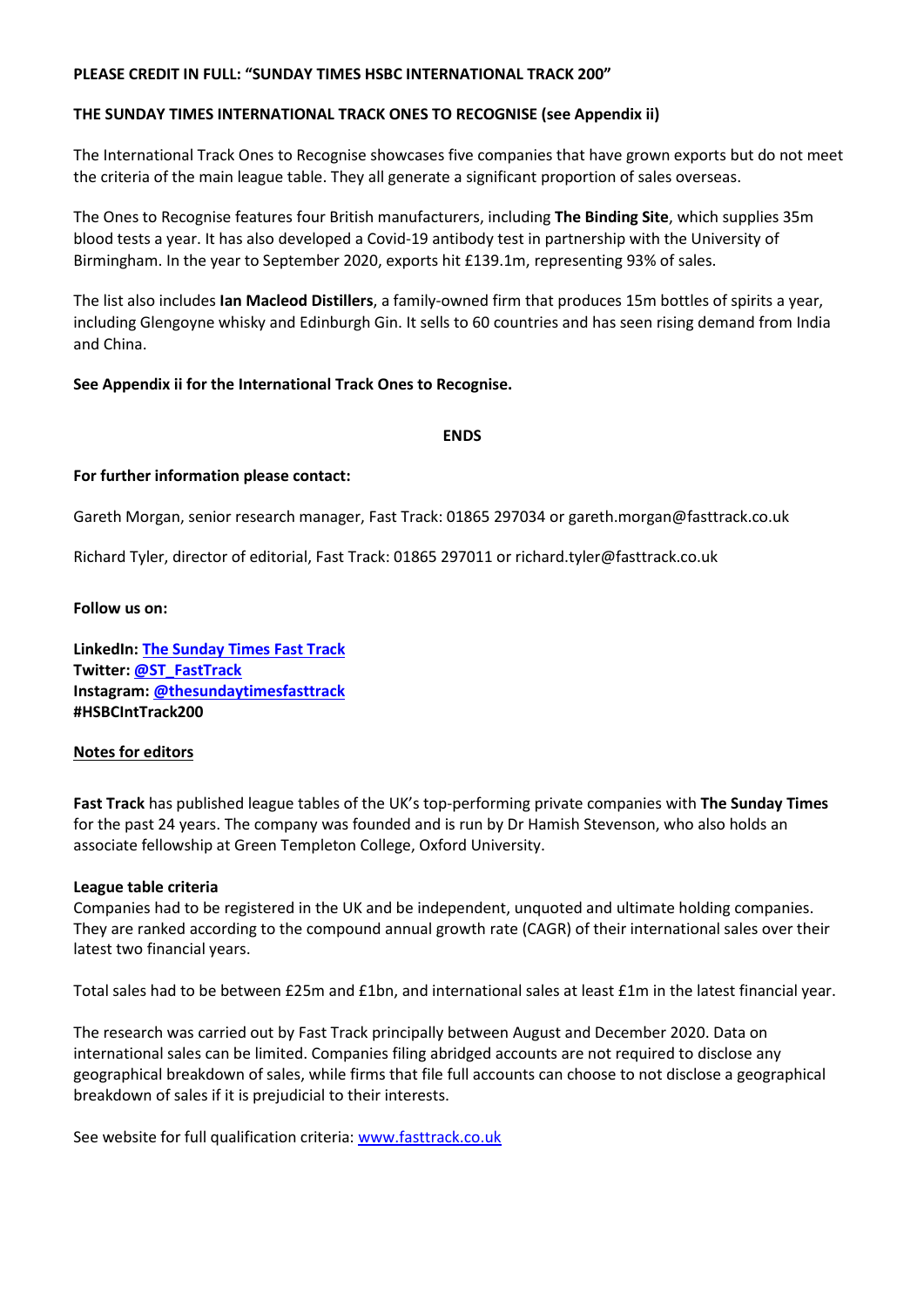#### **About our sponsors**

#### **HSBC UK**

Our global reach and expertise help approximately 1.4 million business customers globally to thrive and grow, ranging from small enterprises focused on their domestic market to large companies operating internationally.

HSBC Commercial Banking operates in 53 countries and territories and gives us access to around 90% of world trade flows, covering the developed and developing markets that matter most to our customers. Through our relationship managers and digital capabilities, we connect entrepreneurial businesses to opportunities.

We do this by meeting our customers' day-to-day financial needs, by providing cross-border trade and treasury services, by helping them become more sustainable, and by giving them access to products and services offered by other parts of the HSBC Group.

[business.hsbc.uk/corporate](file://///FTDC2/PDrive/International%20Track%20200%20in%202019/Press%20releases/business.hsbc.uk/corporate) @HSBCUKBusiness

#### **DHL Express**

DHL Express is the global market leader in the international express delivery market, specialising in time and day critical shipping to all corners of the world. With a network spanning over 220 countries and territories, DHL ensures your products are quickly and reliably delivered to destinations all over the world, providing tailored delivery options and returns.

Whether you are a new or experienced international shipper, DHL is here to help. From improving your website's international appeal, to the intricacies of customs duties and taxes, DHL Express offers support at every stage of the export journey.

[DHLguide.co.uk](http://www.dhlguide.co.uk/) @DHLExpressUK

#### **Appendix i: The 2020 Sunday Times HSBC International Track 200**

| Rank<br>[2020]<br>rank] | <b>Company</b><br><b>Activity</b>                         | <b>HQ location</b> | Average<br>annual<br>int'l sales<br>growth<br>over 2 yrs | $Int$ <sup>'</sup><br>sales<br>$(\text{Em})$ | Total<br>sales<br>$(\text{Em})$ | <b>Staff</b> | Year<br>end   | <b>Comment</b>                                                                                                  |
|-------------------------|-----------------------------------------------------------|--------------------|----------------------------------------------------------|----------------------------------------------|---------------------------------|--------------|---------------|-----------------------------------------------------------------------------------------------------------------|
|                         | <b>ExcelRedstone</b><br>IT infrastructure provider        | Central<br>London  | 254%                                                     | $+36.3$                                      | <b>†113.5</b>                   | 694          | Dec 19        | Has helped firms across the<br>world adapt their IT<br>infrastructure to cope with<br>the pandemic              |
| 2<br>$[7]$              | La Fosse Associates<br>Recruitment consultancy            | Central<br>London  | 246%                                                     | 14.3                                         | 130.9                           | 221          | <b>Dec 19</b> | Its new venture, futureproof,<br>trains software engineers<br>for the likes of Babylon<br>Health and Ovo Energy |
| 3                       | Goodstuff<br>Media agency                                 | Central<br>London  | 232%                                                     | 11.4                                         | 126.9                           | 110          | Dec 19        | Ben & Jerry's, Groupon and<br>Spotify are among this<br>media agency's global<br>clients                        |
| $\overline{4}$          | <b>Direct Healthcare Group</b><br>Medical device supplier | Caerphilly         | 218%                                                     | *†27.6                                       | *†61.7                          | 300          | Dec 20        | Took five months' worth of<br>orders in two weeks as<br>lockdowns set in last year                              |
| 5                       | Huel<br><b>Nutrition brand</b>                            | Hertfordshire      | 209%                                                     | $*39.8$                                      | $*71.6$                         | 120          | <b>Jul 20</b> | Has sold more than 100<br>million meals in 90 countries                                                         |
| 6                       | <b>BullionByPost</b><br>Online gold dealer                | Birmingham         | 205%                                                     | $*36.7$                                      | $*209.5$                        | 47           | Apr 20        | Gold bullion sales more<br>than trebled in the early<br>months of the pandemic                                  |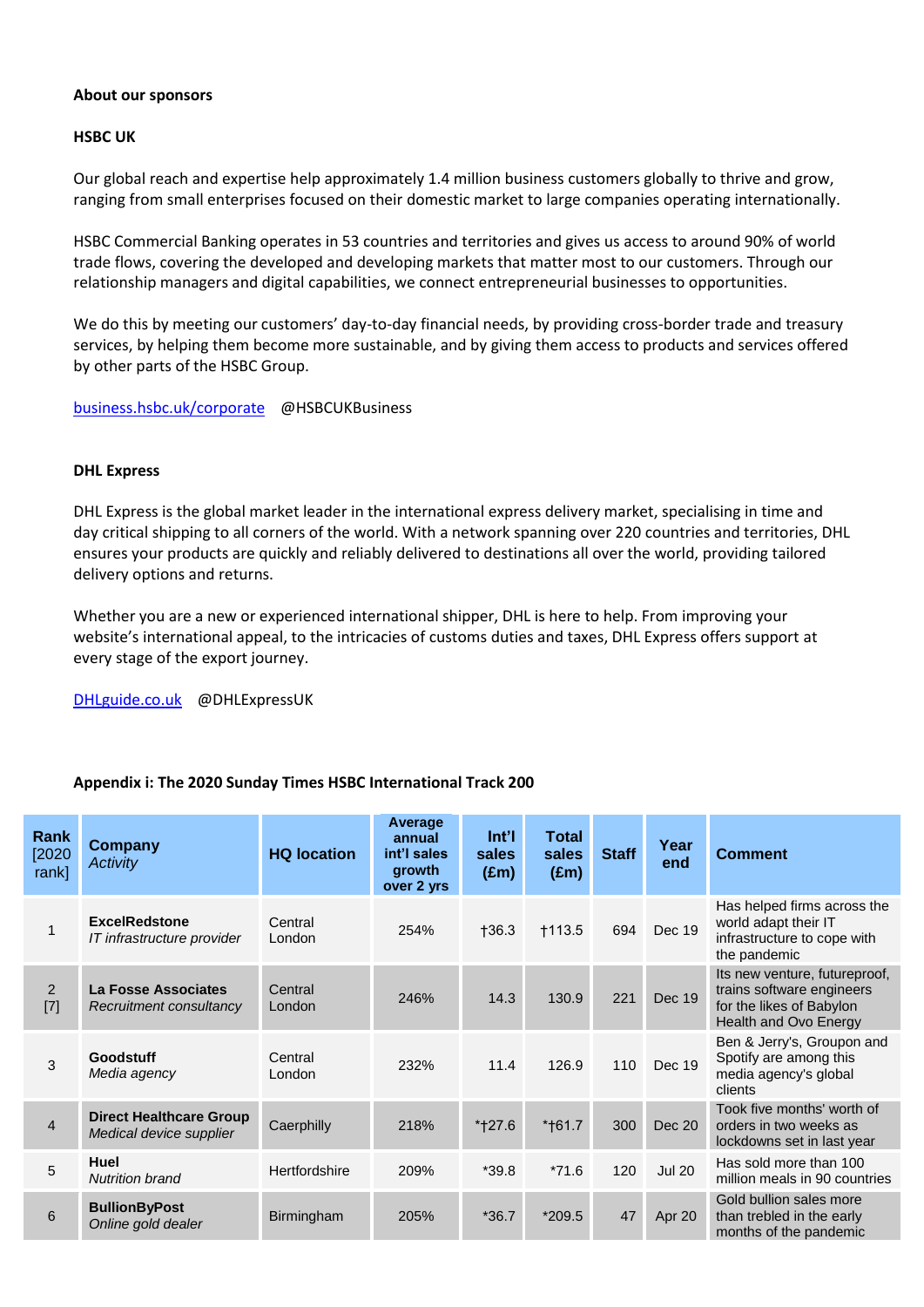| Rank<br>[2020]<br>rank] | <b>Company</b><br><b>Activity</b>                                       | <b>HQ location</b>   | <b>Average</b><br>annual<br>int'l sales<br>growth<br>over 2 yrs | Int'l<br>sales<br>$(\text{Em})$ | <b>Total</b><br>sales<br>$(\text{Em})$ | <b>Staff</b> | Year<br>end   | <b>Comment</b>                                                                                     |
|-------------------------|-------------------------------------------------------------------------|----------------------|-----------------------------------------------------------------|---------------------------------|----------------------------------------|--------------|---------------|----------------------------------------------------------------------------------------------------|
| $\overline{7}$          | <b>Gael Force Group</b><br>Marine equipment<br>manufacturer             | Inverness            | 204%                                                            | 6.6                             | 41.9                                   | 252          | Dec 19        | Opened its first overseas<br>base in Canada in 2019 and<br>plans to expand into<br>Scandinavia     |
| 8                       | <b>SBZ Corporation</b><br>Additives supplier                            | Essex                | 201%                                                            | 8.5                             | 28.0                                   | 21           | Dec 19        | Has expanded its 6,500<br>cubic metre oil storage<br>facility on the east coast of<br>England      |
| 9                       | <b>Oscar Technology</b><br>Recruitment consultancy                      | Manchester           | 159%                                                            | 20.6                            | 28.0                                   | 69           | Aug 19        | Is launching a recruitment<br>division for the life sciences<br>industry                           |
| 10<br>[9]               | <b>Kingsbury</b><br>Machine tools wholesaler                            | Hampshire            | 156%                                                            | 9.7                             | 83.1                                   | 323          | Dec 19        | Supplies German-made<br>machine tools and devices<br>used to make medical<br>ventilators           |
| 11                      | <b>Express Engineering</b><br>Subsea equipment<br>engineer              | Gateshead            | 131%                                                            | $*21.3$                         | $*36.1$                                | 217          | Sep 20        | Manufactures turnkey<br>products that control and<br>connect subsea equipment                      |
| 12                      | <b>Sykes Holiday Cottages</b><br>Holiday cottage rental<br>agency       | Chester              | 129%                                                            | $*9.1$                          | $*85.0$                                | 800          | Sep 20        | Changed 150,000 bookings<br>of holiday cottages in the<br>UK, Ireland and New<br>Zealand           |
| 13                      | <b>LMG</b><br>Digital property services                                 | Central<br>London    | 125%                                                            | 3.7                             | 33.9                                   | 174          | Dec 19        | Has expanded into Europe,<br>winning clients such as<br>Société Générale                           |
| 14                      | <b>The Entertainer</b><br>Toy retailer                                  | Buckinghamsh<br>ire  | 124%                                                            | 27.5                            | 236.3                                  | 2,348        | Jan 20        | Acquired a Spanish toy<br>retailer in 2018 and the<br>Early Learning Centre in<br>2019             |
| 15<br>$[24]$            | <b>Beta Pharmaceuticals</b><br>Pharmaceuticals<br>wholesaler            | Essex                | 118%                                                            | 15.6                            | 43.2                                   | 84           | Sep 19        | Exports medical supplies to<br>Europe, East Africa and the<br><b>Middle East</b>                   |
| 16                      | <b>Fashion UK</b><br><b>Branded fashion supplier</b>                    | Leicester            | 111%                                                            | 27.8                            | 59.6                                   | 103          | <b>Jul 19</b> | Has a showroom and<br>distribution base in<br>Dusseldorf and owns a<br>factory in India            |
| 17                      | Oh Polly<br>Online fashion retailer                                     | Glasgow              | 111%                                                            | $*14.3$                         | $*39.7$                                | 209          | Apr 20        | Its clothes are worn by<br>celebrities such as the<br>American model Hailey<br><b>Bieber</b>       |
| 18<br>$[49]$            | <b>Wireless Logic</b><br>Technology platform<br>provider                | <b>Berkshire</b>     | 107%                                                            | 39.9                            | 91.4                                   | 213          | Apr 20        | Helped with connectivity<br>services to monitor numbers<br>of people in shops during<br>Covid      |
| 19                      | <b>Rebound Returns</b><br>E-commerce returns<br>technology              | <b>Telford</b>       | 104%                                                            | $*5.4$                          | $*27.3$                                | 44           | <b>Dec 19</b> | Its software helped global<br>brands develop flexible<br>returns policies during the<br>pandemic   |
| 20<br>$[22]$            | iwoca<br><b>Business finance provider</b>                               | Central<br>London    | 103%                                                            | 11.7                            | 68.6                                   | 294          | Dec 19        | Has provided funding to<br>more than 50,000 small<br>businesses in Europe since<br>2012            |
| 21<br>$[74]$            | <b>Redwood Technologies</b><br>Group<br>Communications tech<br>provider | <b>Berkshire</b>     | 98%                                                             | 14.5                            | 39.2                                   | 266          | Dec 19        | Its AI technology has helped<br>public sector bodies<br>manage demand for Covid-<br>19 information |
| 22                      | <b>BJS Home Delivery</b><br>Delivery and storage<br>services            | <b>West Midlands</b> | 98%                                                             | 6.4                             | 26.7                                   | 403          | <b>Jul 19</b> | Founder called on more<br>businesses to hire<br>homeless people during<br>lockdowns                |
| 23                      | Segen<br>Solar equipment<br>distributor                                 | Aldershot            | 96%                                                             | 70.2                            | 116.6                                  | 119          | Nov 19        | Subsidiaries in Germany<br>and South Africa supply<br>growing local markets with<br>solar products |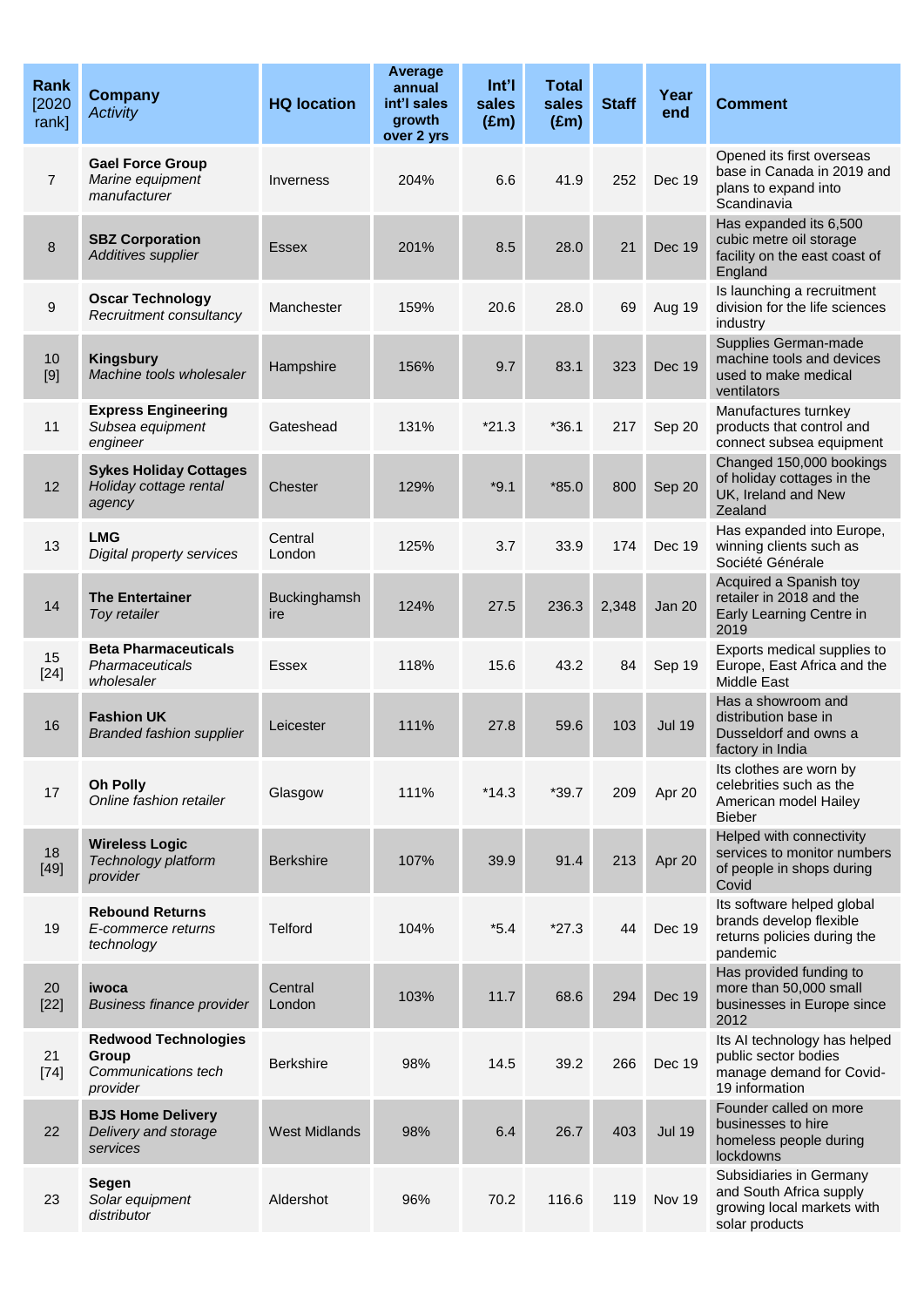| <b>Rank</b><br>[2020]<br>rank] | <b>Company</b><br><b>Activity</b>                                   | <b>HQ location</b>   | Average<br>annual<br>int'l sales<br>growth<br>over 2 yrs | Int'l<br>sales<br>$(\text{Em})$ | <b>Total</b><br>sales<br>$(\text{Em})$ | <b>Staff</b> | Year<br>end   | <b>Comment</b>                                                                                                   |
|--------------------------------|---------------------------------------------------------------------|----------------------|----------------------------------------------------------|---------------------------------|----------------------------------------|--------------|---------------|------------------------------------------------------------------------------------------------------------------|
| 24<br>[5]                      | <b>Chilly's Bottles</b><br>Reusable bottles brand                   | Central<br>London    | 96%                                                      | $*22.0$                         | $*44.1$                                | 19           | <b>Jul 20</b> | Donated £250,000 worth of<br>its reusable water bottles to<br><b>NHS staff</b>                                   |
| 25<br>[61]                     | <b>Spectrum Medical</b><br>Medical device developer                 | Gloucester           | 93%                                                      | 32.8                            | 33.1                                   | 173          | Dec 19        | Its life support systems<br>have been used to treat<br>critically ill Covid-19 patients                          |
| 26                             | <b>HydroGarden</b><br><b>Hydroponic products</b><br>supplier        | Coventry             | 88%                                                      | $*14.0$                         | $*41.4$                                | 138          | <b>Dec 20</b> | <b>Acquired German</b><br>hydroponic equipment<br>wholesaler Grow In in<br>March                                 |
| 27<br>$[37]$                   | Vegware<br>Compostable packaging<br>maker                           | Edinburgh            | 87%                                                      | 19.2                            | 45.9                                   | 86           | Jan 20        | Its plant-based disposables<br>helped businesses and<br>schools offer socially<br>distanced catering             |
| 28<br>$[52]$                   | <b>Davies Group</b><br>Specialist professional<br>services          | Central<br>London    | 85%                                                      | 28.9                            | 177.3                                  | 2,473        | <b>Jun 20</b> | <b>Acquired Florida</b><br>consultancy firm Wakely<br><b>Actuarial in December</b>                               |
| 29                             | Kammac<br><b>Outsourcing logistics</b><br>specialist                | Lancashire           | 84%                                                      | 3.4                             | 29.1                                   | 298          | Dec 19        | Handles over 1.4m pallets a<br>year for retailers, breweries<br>and pharmaceutical clients                       |
| 30                             | <b>Excool</b><br>Data centre cooling                                | Worcestershire       | 83%                                                      | 15.8                            | 26.2                                   | 157          | <b>Mar 20</b> | Its cooling systems provide<br>a total carbon saving<br>equivalent to the emissions<br>of 112,000 homes annually |
| 31                             | <b>Blue Group</b><br>Industrial machinery<br>distributor            | Cheshire             | 82%                                                      | 2.5                             | 28.0                                   | 80           | Dec 19        | Sells crushers and<br>shredders to the demolition<br>and scrap industries                                        |
| 32                             | Wingate<br><b>Building services provider</b>                        | Basingstoke          | 81%                                                      | 9.3                             | 42.3                                   | 268          | Sep 20        | Provided site services<br>during construction of<br>AstraZeneca's Cambridge<br>R&D centre                        |
| 33                             | <b>Matchroom Sport</b><br>Sporting events promoter                  | Essex                | 81%                                                      | 99.7                            | 192.9                                  | 87           | <b>Jun 19</b> | Eddie Hearn, its managing<br>director, published<br>"Relentless: 12 Rounds to<br>Success" in October             |
| 34<br>$[31]$                   | <b>Sabio</b><br>Contact centre technology<br>provider               | Central<br>London    | 79%                                                      | 42.5                            | 89.2                                   | 447          | Sep 19        | Made four acquisitions in<br>2020, despite the pandemic<br>and all staff working<br>remotely                     |
| 35                             | <b>Ignition Technology</b><br>Software distributor                  | Farnborough          | 78%                                                      | 4.5                             | 28.7                                   | 32           | Apr 20        | Says it achieved record<br>sales for its remote-access<br>software during the first<br>lockdown                  |
| 36                             | <b>Five Guys</b><br>Burger restaurant chain                         | West London          | 78%                                                      | 89.9                            | 263.1                                  | 4,714        | Dec 19        | In May last year, its 18<br>German outlets launched a<br>delivery service for the first<br>time                  |
| 37                             | <b>Sloane Helicopters</b><br><b>Helicopter services</b><br>provider | Northamptons<br>hire | 77%                                                      | 15.2                            | 30.5                                   | 59           | Dec 19        | Supplies helicopters to<br>wealthy clients and air<br>ambulance services                                         |
| 38<br>$[73]$                   | <b>Dormole</b><br><b>Tool distributor</b>                           | Kent                 | 77%                                                      | 36.5                            | 242.7                                  | 1,040        | Dec 19        | Invested in its stock of more<br>than 30,000 tool products at<br>the onset of the pandemic                       |
| 39                             | <b>Naylor Industries</b><br>Construction products<br>manufacturer   | Barnsley             | 76%                                                      | 3.6                             | 55.6                                   | 380          | Feb 20        | Its clay drainage system<br>was used to build a Fruit of<br>the Loom factory in<br>Morocco                       |
| 40<br>$[63]$                   | <b>QBS Software</b><br>Software delivery platform                   | Wembley              | 76%                                                      | 18.5                            | 76.9                                   | 79           | <b>Mar 20</b> | Its acquisition of German<br>firm Compuwave in<br>September was its third<br>since the onset of the<br>pandemic  |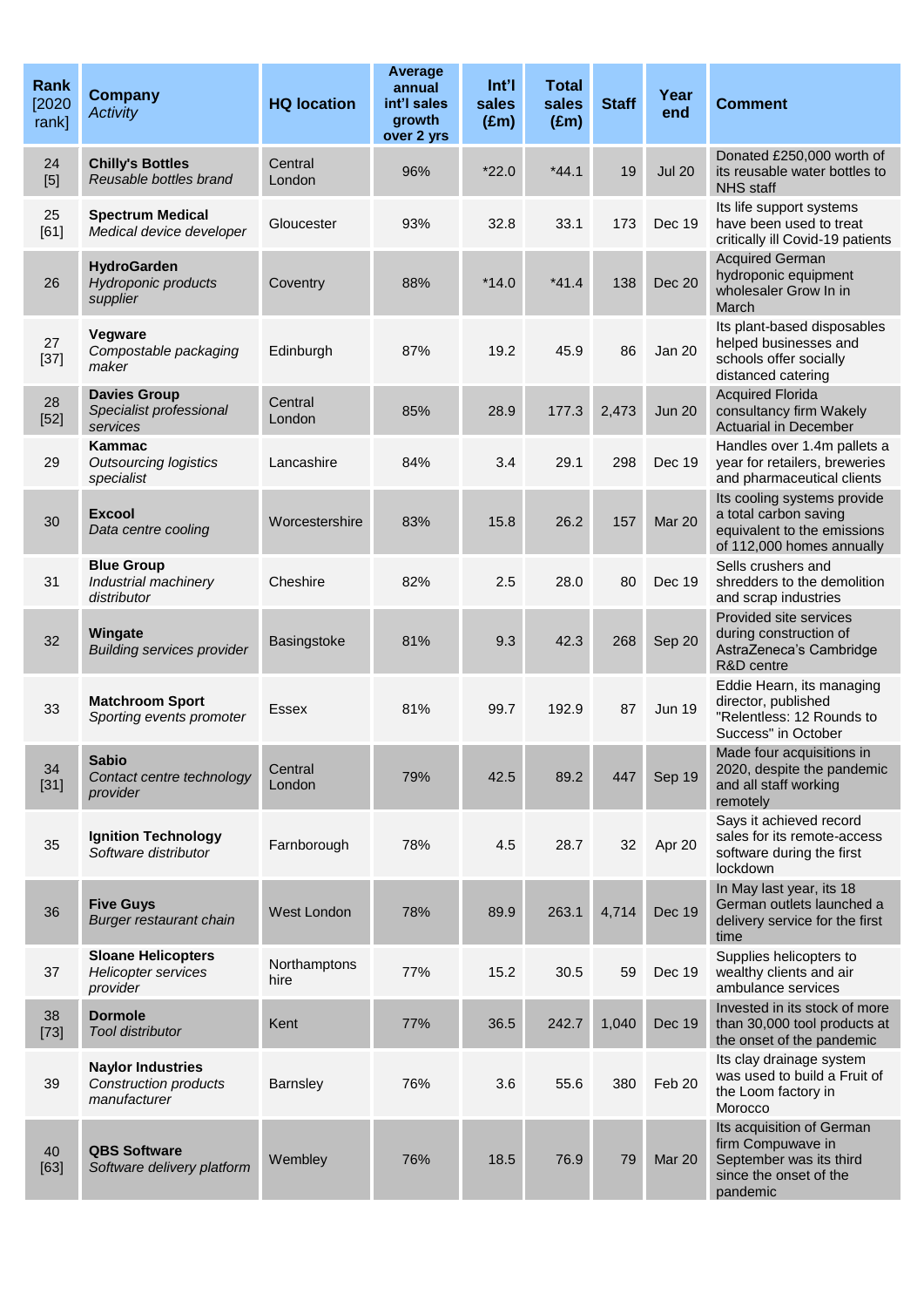| <b>Rank</b><br>[2020]<br>rank] | <b>Company</b><br><b>Activity</b>                                         | <b>HQ location</b>   | Average<br>annual<br>int'l sales<br>growth<br>over 2 yrs | Int <sup>7</sup><br>sales<br>$(\text{Em})$ | <b>Total</b><br>sales<br>$(\text{Em})$ | <b>Staff</b> | Year<br>end   | <b>Comment</b>                                                                                                       |
|--------------------------------|---------------------------------------------------------------------------|----------------------|----------------------------------------------------------|--------------------------------------------|----------------------------------------|--------------|---------------|----------------------------------------------------------------------------------------------------------------------|
| 41                             | <b>Thurston Group</b><br>Modular building<br>manufacturer                 | Wakefield            | 76%                                                      | 3.2                                        | 33.0                                   | 242          | Oct 19        | Develops blast resistant<br>buildings and mobile labs<br>for the petrochemical<br>industry                           |
| 42<br>$[1]$                    | <b>Reed &amp; Mackay</b><br>Corporate travel agency                       | Central<br>London    | 75%                                                      | $*17.6$                                    | $*81.7$                                | 1,000        | Mar 20        | Its mobile app for corporate<br>travel now provides data on<br>airline and hotel hygiene                             |
| 43                             | <b>Stiltz</b><br>Home lift manufacturer                                   | <b>West Midlands</b> | 75%                                                      | 16.1                                       | 27.5                                   | 223          | Dec 19        | Launched a recruitment<br>drive as demand for its<br>home lifts grew during the<br>pandemic                          |
| 44                             | <b>Time Wholesale</b><br><b>Services</b><br>Consumer goods<br>wholesaler  | East London          | 74%                                                      | 28.6                                       | 84.5                                   | 77           | <b>Jan 20</b> | Sells a range of 8,500<br>product lines to more than<br>2,500 customers worldwide                                    |
| 45<br>$[156]$                  | <b>Cloud Technology</b><br><b>Solutions</b><br>Cloud IT developer         | Manchester           | 73%                                                      | $*16.2$                                    | $*40.1$                                | 163          | Mar 20        | Has performed more than<br>50 million cloud migrations<br>in 83 countries around the<br>world                        |
| 46                             | <b>Mechatherm</b><br><b>International</b><br>Furnace manufacturer         | <b>West Midlands</b> | 73%                                                      | 34.0                                       | 34.9                                   | 69           | Feb 20        | Designs furnaces for<br>aluminium producers in<br>America and the Middle<br>East                                     |
| 47<br>$[12]$                   | <b>One Retail Group</b><br>Online retailer                                | North London         | 69%                                                      | 23.6                                       | 39.2                                   | 17           | Dec 19        | Dispatches more than 4,000<br>orders a day to customers<br>in 60 countries                                           |
| 48                             | <b>Southgate Global</b><br>Packaging solutions<br>provider                | <b>Norfolk</b>       | 68%                                                      | 5.8                                        | 33.4                                   | 54           | Dec 19        | Has designed employee<br>temperature-testing stations<br>for warehouse workers                                       |
| 49<br>$[47]$                   | <b>BrewDog</b><br><b>Brewery</b>                                          | Aberdeenshire        | 66%                                                      | 59.9                                       | 214.9                                  | 1.767        | <b>Dec 19</b> | Launched in the<br>Netherlands with an open-<br>plan 'brewpub' at the height<br>of the pandemic                      |
| 50                             | <b>Global Loan Agency</b><br><b>Services</b><br>Finance services provider | Central<br>London    | 66%                                                      | 20.3                                       | 28.3                                   | 79           | Dec 19        | Has six overseas offices,<br>including one in Paris which<br>opened in 2019                                          |
| 51<br>$[36]$                   | <b>St Pierre Groupe</b><br>Bakery group                                   | Manchester           | 64%                                                      | 51.1                                       | 88.9                                   | 35           | Dec 19        | Donated more than \$1m<br>worth of its bakery products<br>in the UK and America<br>during the pandemic               |
| 52                             | <b>Anthesis Group</b><br>Sustainability consultancy                       | Central<br>London    | 63%                                                      | $*18.8$                                    | $*27.7$                                | 454          | <b>Dec 19</b> | <b>Acquired Spanish</b><br>sustainability agency Lavola<br>in 2019, giving it a presence<br>in 17 countries          |
| 53<br>$[72]$                   | <b>G2V Recruitment Group</b><br>Recruitment consultancy                   | Central<br>London    | 63%                                                      | 41.0                                       | 85.7                                   | 250          | <b>Mar 20</b> | Opened its first European<br>office in Amsterdam last<br>summer                                                      |
| 54                             | <b>Sweaty Betty</b><br>Women's activewear<br>retailer                     | Central<br>London    | 62%                                                      | $*42.6$                                    | $*128.1$                               | 750          | <b>Dec 20</b> | American celebrities such<br>as Jennifer Aniston and<br>Reese Witherspoon are<br>fans of this brand                  |
| 55                             | <b>Macs Adventure</b><br>Travel adventure activities                      | Glasgow              | 62%                                                      | 12.7                                       | 27.2                                   | 99           | Nov 19        | Its walking and adventure<br>tours to include strict social<br>distancing measures                                   |
| 56<br>$[126]$                  | <b>Adaptavist</b><br>IT consultancy                                       | Central<br>London    | 61%                                                      | 44.0                                       | 49.0                                   | 246          | Sep 19        | <b>Bought American</b><br>technology consultancy<br>Go2Group last year,<br>acquiring customers such<br>as Fannie Mae |
| 57<br>[159]                    | <b>Gravitas Recruitment</b><br>Recruitment consultancy                    | Central<br>London    | 61%                                                      | $*7.4$                                     | $*55.8$                                | 178          | Nov 19        | Its operations in Asia have<br>remained strong, with a new<br>office opening in Shenzhen,<br>China in 2021           |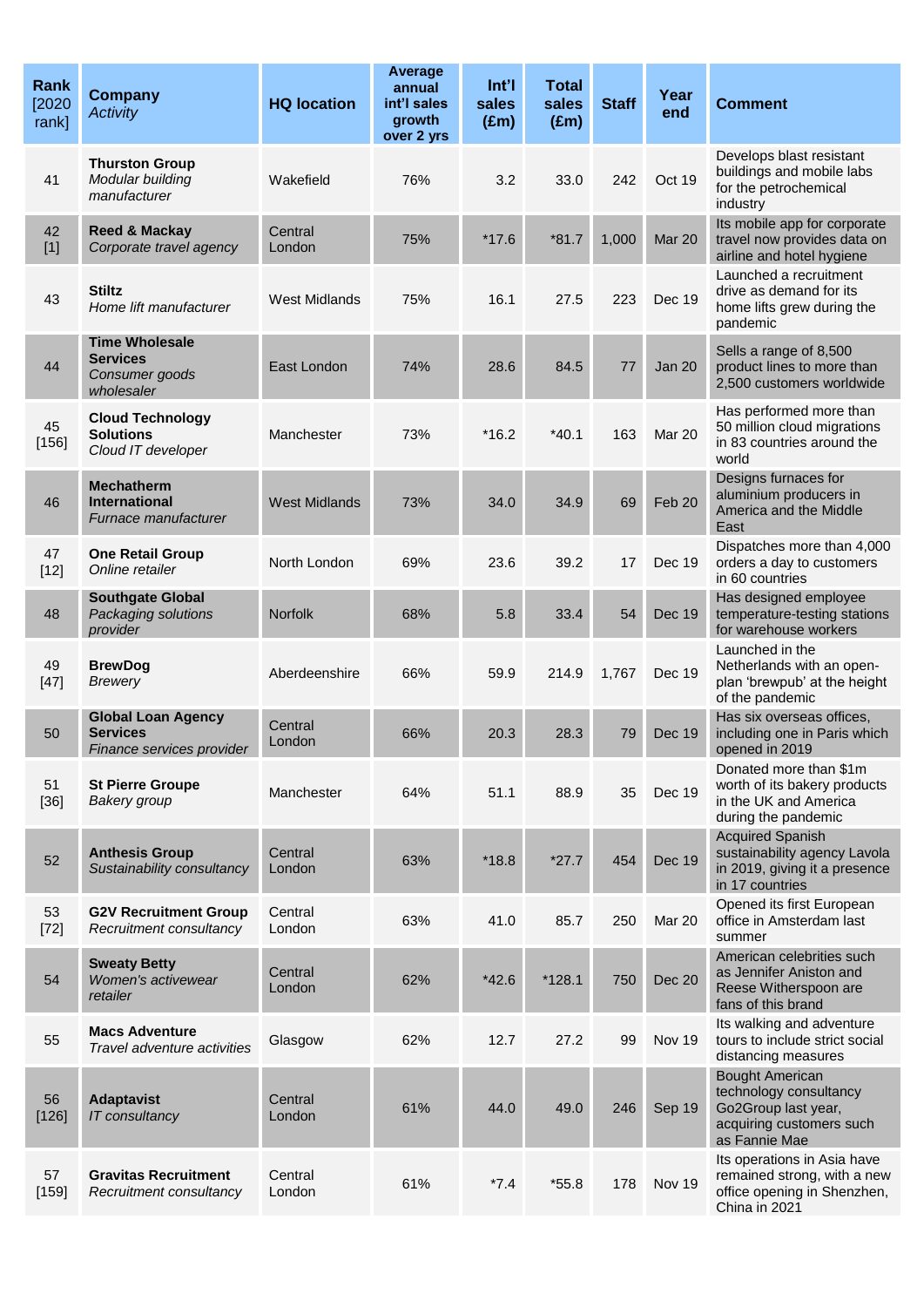| <b>Rank</b><br>[2020]<br>rank] | <b>Company</b><br><b>Activity</b>                                             | <b>HQ location</b>         | Average<br>annual<br>int'l sales<br>growth<br>over 2 yrs | Int'l<br>sales<br>$(\text{Em})$ | <b>Total</b><br>sales<br>$(\text{Em})$ | <b>Staff</b> | Year<br>end   | <b>Comment</b>                                                                                                |
|--------------------------------|-------------------------------------------------------------------------------|----------------------------|----------------------------------------------------------|---------------------------------|----------------------------------------|--------------|---------------|---------------------------------------------------------------------------------------------------------------|
| 58<br>[172]                    | <b>Cooper Turner Beck</b><br>Industrial fastener<br>manufacturer              | Sheffield                  | 60%                                                      | *†118.<br>$\Omega$              | *†135.6                                | 1,142        | <b>Dec 19</b> | Deemed an essential<br>manufacturer, more than a<br>century after it made rivets<br>for battleships           |
| 59<br>$[18]$                   | Gymshark<br>Online fitness clothing<br>brand                                  | Solihull                   | 60%                                                      | $*206.1$                        | $*260.7$                               | 455          | <b>Jul 20</b> | Sold a 21% stake to US<br>investor General Atlantic in<br>August, valuing it at over<br>£1bn                  |
| 60<br>$[191]$                  | <b>Broadland Drinks</b><br>Wine producer and<br>importer                      | <b>Norfolk</b>             | 59%                                                      | 8.2                             | 79.0                                   | 156          | Mar 20        | Its advent calendar of 24<br>mini wine bottles is popular<br>with American drinkers                           |
| 61<br>[123]                    | <b>Jellyfish</b><br>Digital marketing agency                                  | Central<br>London          | 59%                                                      | *†96.8                          | *†154.5                                | 791          | Dec 19        | Held more than 6,600 hours<br>of virtual training for its<br>clients in April and May<br>2020                 |
| 62<br>$[29]$                   | <b>Invenio Business</b><br><b>Solutions</b><br><b>IT</b> consultancy          | Reading                    | 59%                                                      | $*33.5$                         | $*43.8$                                | 848          | Mar 20        | Has launched a Covid-19<br>package to help clients<br>digitise their supply chains                            |
| 63<br>[67]                     | <b>Busy Bees</b><br>Nurseries operator                                        | Staffordshire              | 59%                                                      | 239.1                           | 527.9                                  | 12,84        | Dec 19        | Nurseries in South East<br>Asia shared Covid safety<br>strategies with counterparts<br>worldwide              |
| 64<br>$[59]$                   | <b>Oxford Economics</b><br>Economic research<br>consultancy                   | Oxford                     | 58%                                                      | 23.2                            | 41.7                                   | 259          | <b>Jul 19</b> | Its forecasting technology<br>has helped clients<br>understand the pandemic's<br>economic impact              |
| 65                             | <b>Castle Air</b><br>Helicopter services<br>provider                          | Cornwall                   | 56%                                                      | 10.4                            | 29.2                                   | 84           | Nov 19        | Claims to have the largest<br>stock of parts for the Agusta<br>109 helicopter in the world                    |
| 66<br>$[51]$                   | <b>Revolution Beauty</b><br>Beauty products retailer                          | Kent                       | 56%                                                      | $*102.0$                        | $*152.4$                               | 205          | Dec 19        | <b>Collaborated with Warner</b><br>Brothers last year on a<br>collection inspired by US<br>sitcom Friends     |
| 67                             | <b>X-Cel Superturn</b><br>Precision engineer                                  | Rotherham                  | 56%                                                      | 120.2                           | †32.3                                  | 202          | Mar 20        | Produces precision<br>engineered components for<br>the oil and gas, nuclear and<br>renewables sectors         |
| 68                             | <b>Special Piping Materials</b><br>Pipes and fittings supplier                | Manchester                 | 54%                                                      | 27.1                            | 39.6                                   | 63           | Dec 19        | Cemented supply-chain<br>relationships whilst enduring<br>a downturn in the oil and<br>gas sector during 2020 |
| 69                             | <b>ERSG</b><br>Energy recruitment<br>consultancy                              | Southeast<br>London        | 54%                                                      | †51.5                           | †84.1                                  | 97           | Dec 19        | Helps international clients<br>recruit staff in the renewable<br>energy sector                                |
| 70<br>$[48]$                   | <b>SIAN Wholesale</b><br>Consumer goods<br>wholesaler                         | Surrey                     | 53%                                                      | 31.1                            | 49.1                                   | 34           | <b>Dec 19</b> | Exports worldwide and has<br>seen a surge in demand for<br>hand sanitiser                                     |
| 71                             | <b>Grayson Thermal</b><br><b>Systems</b><br>Automotive technology<br>provider | Birmingham                 | 52%                                                      | $*11.8$                         | $*34.8$                                | 294          | <b>Mar 20</b> | Developed air circulation<br>systems to help protect bus<br>drivers from Covid-19                             |
| 72<br>$[46]$                   | <b>Captify</b><br>Advertising technology<br>company                           | Central<br>London          | 52%                                                      | $*25.7$                         | $*47.9$                                | 228          | Mar 20        | Opened its 10th overseas<br>office in 2019, in Milan                                                          |
| 73                             | <b>Worldwide Recruitment</b><br><b>Solutions</b><br>Recruitment consultancy   | Altrincham                 | 51%                                                      | 32.9                            | 45.1                                   | 80           | Dec 19        | Helped arrange repatriation<br>and isolation periods for<br>crew members                                      |
| 74                             | <b>Decora</b><br><b>Blind manufacturer</b>                                    | <b>Northern</b><br>Ireland | 51%                                                      | 14.6                            | 87.8                                   | 1,170        | Dec 19        | <b>Acquired Dutch firm</b><br>Coolblinds for an<br>undisclosed sum in August<br>last year                     |
| 75                             | <b>Phoenix ME</b><br>Electrical engineer                                      | Central<br>London          | 50%                                                      | 20.7                            | 163.4                                  | 496          | Sep 19        | Installs mechanical and<br>electrical systems for the<br>likes of Amazon and Google                           |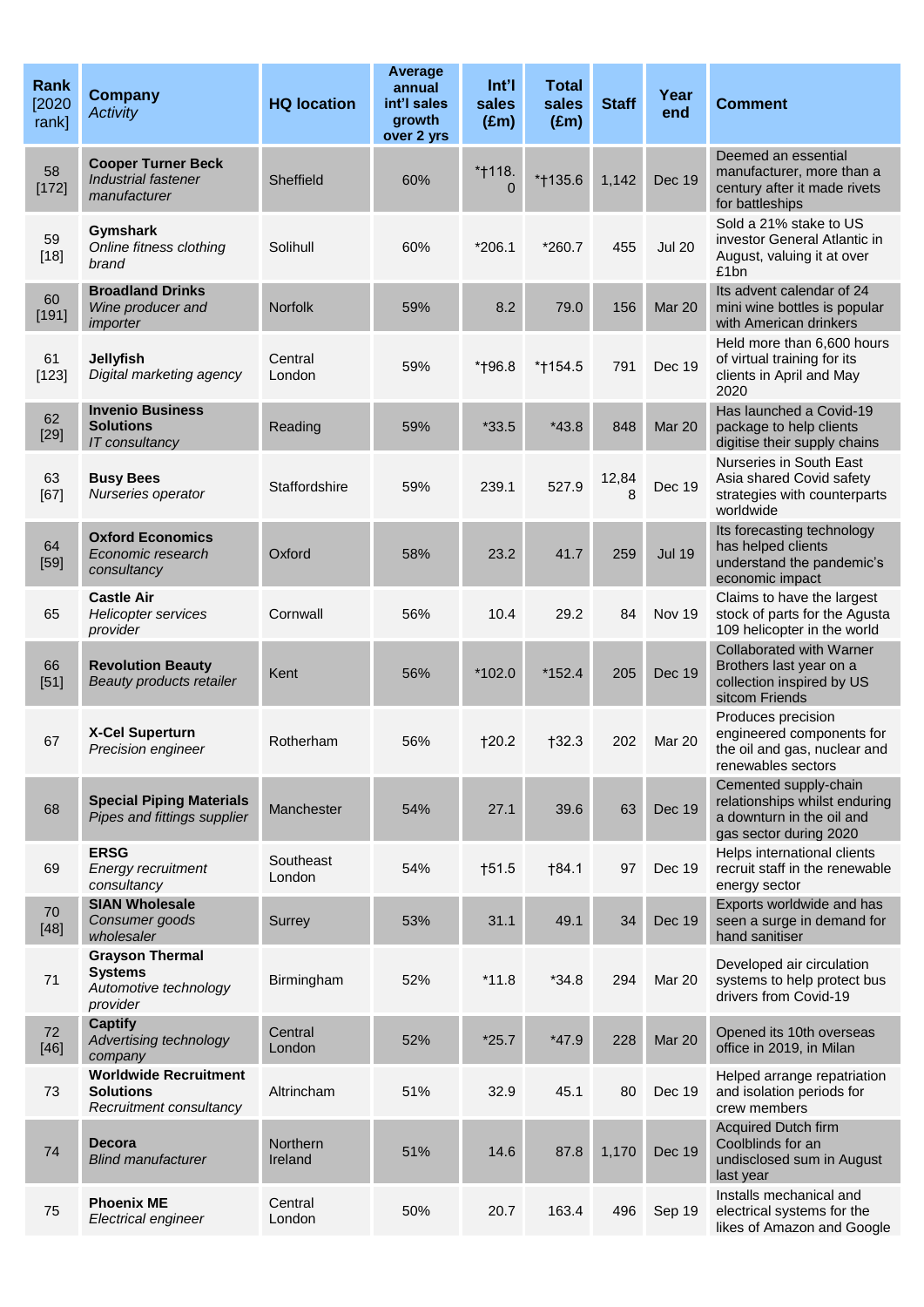| <b>Rank</b><br>[2020]<br>rank] | <b>Company</b><br><b>Activity</b>                                      | <b>HQ location</b>        | Average<br>annual<br>int'l sales<br>growth<br>over 2 yrs | Int'l<br>sales<br>$(\text{Em})$ | <b>Total</b><br>sales<br>$(\text{Em})$ | <b>Staff</b> | Year<br>end   | <b>Comment</b>                                                                                         |
|--------------------------------|------------------------------------------------------------------------|---------------------------|----------------------------------------------------------|---------------------------------|----------------------------------------|--------------|---------------|--------------------------------------------------------------------------------------------------------|
| 76<br>[150]                    | <b>Autosmart International</b><br>Vehicle cleaning products            | Staffordshire             | 50%                                                      | 15.9                            | 37.5                                   | 199          | <b>Jan 20</b> | Ramped up production of<br>vehicle cleaning chemicals<br>used to prevent the spread<br>of Covid-19     |
| 77<br>$[34]$                   | <b>Havwoods</b><br>Hardwood flooring<br>specialist                     | Lancashire                | 50%                                                      | 10.1                            | 48.7                                   | 106          | Dec 19        | Switched to virtual<br>consultations when its<br>showrooms from New York<br>to Melbourne closed        |
| 78<br>[132]                    | <b>Purdicom</b><br>Wireless network provider                           | Oxfordshire               | 49%                                                      | 5.1                             | 32.6                                   | 56           | <b>Dec 19</b> | Supplies wireless network<br>equipment including Google<br>hardware to Europe, Dubai<br>and Russia     |
| 79                             | <b>Inoapps</b><br>IT consultancy                                       | Aberdeen                  | 49%                                                      | 15.2                            | 31.3                                   | 233          | <b>Jul 19</b> | Supplies energy clients with<br>Oracle software from offices<br>in America and Malaysia                |
| 80                             | <b>ProCook</b><br>Cookware manufacturer<br>and retailer                | Gloucester                | 49%                                                      | 2.5                             | 39.0                                   | 550          | Mar 20        | Sells cookware and kitchen<br>accessories online to<br>customers across Europe                         |
| 81<br>[115]                    | Lyle & Scott<br>Fashion retailer                                       | Central<br>London         | 47%                                                      | 31.8                            | 64.4                                   | 159          | Mar 20        | Sells golf clothing through<br>its franchise stores in the<br>Netherlands and Sweden                   |
| 82<br>$[93]$                   | <b>Edge Worldwide</b><br><b>Logistics</b><br>Logistics services broker | Salford                   | 46%                                                      | 11.6                            | 71.3                                   | 63           | <b>Jun 20</b> | Helped transport PPE for<br>international NGOs at the<br>start of the pandemic                         |
| 83                             | <b>RPV</b><br>Valve distributor                                        | <b>Bury St</b><br>Edmunds | 46%                                                      | 28.3                            | 32.4                                   | 47           | <b>Jan 20</b> | Stocks petrochemical<br>valves worth more than<br>£60m across its five<br>warehouses                   |
| 84                             | <b>CCS McLays</b><br>Retail supplies provider                          | Cardiff                   | 46%                                                      | $*6.3$                          | $*47.7$                                | 96           | Mar 20        | Supplies bespoke<br>packaging and retail<br>consumables to Dutch<br>lingerie brand Hunkemöller         |
| 85<br>$[25]$                   | <b>LHi Group</b><br>Recruitment consultancy                            | Central<br>London         | 46%                                                      | $*25.9$                         | $*56.9$                                | 210          | Dec 19        | Its consultants in Munich,<br>New York and California<br>advise on renewable energy                    |
| 86                             | <b>Alcumus</b><br>Regulatory compliance<br>management                  | Cardiff                   | 45%                                                      | 3.5                             | 49.3                                   | 527          | Dec 19        | Helps clients comply with<br>emerging workplace Covid<br>regulations                                   |
| 87                             | <b>Sheffield Haworth</b><br>Recruitment consultancy                    | Central<br>London         | 44%                                                      | 23.4                            | 35.4                                   | 138          | Dec 19        | Advised clients on the<br>impact of Covid-19 on the<br>future of global recruitment                    |
| 88<br>[60]                     | <b>CloserStill</b><br>Exhibition organiser                             | Central<br>London         | 43%                                                      | †27.5                           | †65.4                                  | 297          | Dec 19        | Organised more than 16<br>online events last year                                                      |
| 89<br>$[65]$                   | <b>Brogan Group</b><br><b>Construction access</b><br>specialists       | Hertfordshire             | 43%                                                      | 21.1                            | 48.1                                   | 625          | Dec 19        | Won a Queen's Award for<br>Enterprise in international<br>trade last year                              |
| 90                             | <b>Scott &amp; Newman</b><br>Potato merchants                          | Shrewsbury                | 43%                                                      | 6.5                             | 28.0                                   | 16           | <b>Jun 19</b> | Granted a Ministry of Food<br>license for distributing<br>potatoes throughout<br>Shropshire during WW2 |
| 91<br>$[13]$                   | <b>Once Upon A Time</b><br>Advertising agency                          | Central<br>London         | 43%                                                      | $*5.9$                          | $*39.0$                                | 123          | Apr 20        | Works with some of the<br>world's biggest film studios                                                 |
| 92<br>[113]                    | bulk<br>Sports nutrition brand                                         | Colchester                | 43%                                                      | 31.6                            | 57.0                                   | 179          | Dec 19        | Opened a 100,000 sq ft<br>distribution centre in Poland<br>in 2019                                     |
| 93<br>$[96]$                   | <b>Flair Rugs</b><br>Rugs supplier                                     | Derbyshire                | 42%                                                      | $*2.4$                          | $*28.0$                                | 135          | <b>Jun 20</b> | Trades in more than 25<br>different countries across<br>the world                                      |
| 94<br>[144]                    | <b>Moneypenny</b><br>Outsourced<br>communications provider             | Wrexham                   | 42%                                                      | †3.4                            | †36.1                                  | 722          | Dec 19        | Handles over 20m calls and<br>web chats a year on behalf<br>of 21,000 clients in the UK<br>and America |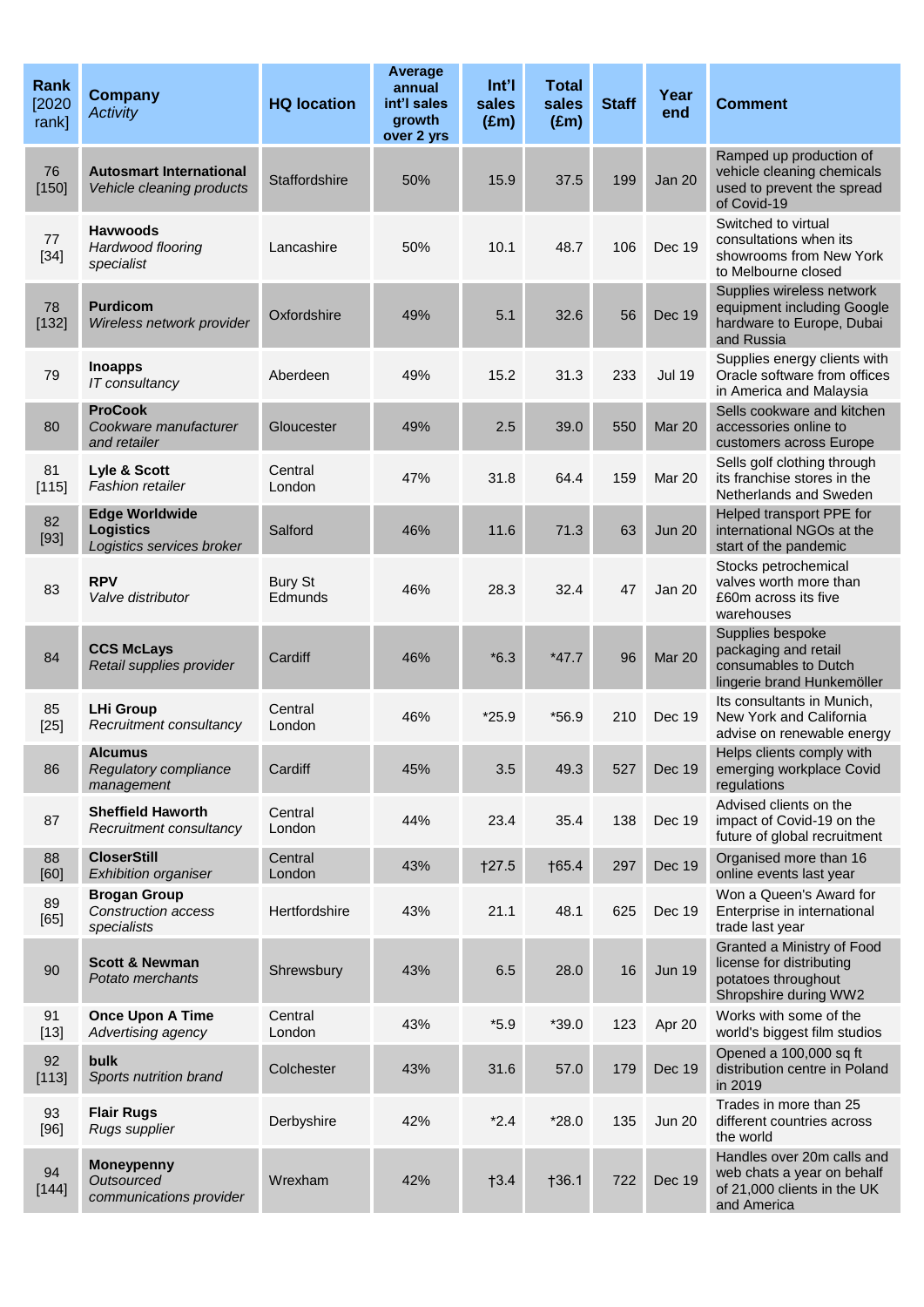| Rank<br>[2020]<br>rank] | <b>Company</b><br><b>Activity</b>                                                     | <b>HQ location</b>    | Average<br>annual<br>int'l sales<br>growth<br>over 2 yrs | Int'l<br>sales<br>$(\text{Em})$ | <b>Total</b><br>sales<br>$(\text{Em})$ | <b>Staff</b> | Year<br>end   | <b>Comment</b>                                                                                                   |
|-------------------------|---------------------------------------------------------------------------------------|-----------------------|----------------------------------------------------------|---------------------------------|----------------------------------------|--------------|---------------|------------------------------------------------------------------------------------------------------------------|
| 95<br>[80]              | <b>Gama Healthcare</b><br>Antimicrobial product<br>distributor                        | Watford               | 42%                                                      | 20.4                            | 50.0                                   | 182          | Mar 20        | Its infection prevention<br>products have been used to<br>fight Covid-19 in more than<br>60 countries            |
| 96                      | <b>Thermoseal Group</b><br>Insulated glass parts<br>supplier                          | Birmingham            | 41%                                                      | 3.0                             | 25.9                                   | 155          | Dec 19        | Increased its stock of raw<br>materials for insulated glass<br>ahead of Brexit                                   |
| 97                      | <b>BAP Pharma</b><br>Pharmaceuticals supplier                                         | Slough                | 41%                                                      | 70.8                            | 105.5                                  | 20           | Dec 19        | Helped maintain the supply<br>of drugs for a client's Covid-<br>19 vaccine trial                                 |
| 98                      | disguise<br>Live event technology<br>provider                                         | Central<br>London     | 41%                                                      | 29.1                            | 34.6                                   | 90           | <b>Dec 19</b> | Helped produce Metallica's<br>pay-per-view charity<br>concert, streamed online in<br>November                    |
| 99<br>$[75]$            | <b>ASM Technologies</b><br>Specialist IT distributors                                 | Cheshire              | 40%                                                      | $*11.3$                         | $*62.2$                                | 72           | Mar 20        | Has offices in Cheshire,<br>London, Dusseldorf and<br>Paris                                                      |
| 100<br>$[20]$           | <b>YMU Group</b><br>Global talent<br>management                                       | Central<br>London     | 39%                                                      | †14.3                           | †48.3                                  | 308          | Dec 19        | Acquired LA-based music<br>agency Deckstar in 2017,<br>adding Blink-182 and Steve<br>Aoki to its roster of stars |
| 101                     | <b>Clearvision</b><br>IT consultancy                                                  | Southampton           | 38%                                                      | 17.8                            | 35.7                                   | 62           | Dec 19        | Has helped clients transition<br>to remote working during<br>the pandemic                                        |
| 102<br>[138]            | <b>Investis Digital</b><br><b>Digital communications</b><br>provider                  | Central<br>London     | 38%                                                      | 29.6                            | 43.7                                   | 494          | <b>Dec 19</b> | Groupon, ASOS and Anglo<br>American are among its<br>global customers                                            |
| 103                     | <b>Charles Bentley</b><br>Household products<br>manufacturer                          | Loughborough          | 38%                                                      | 4.0                             | 31.3                                   | 137          | Mar 20        | Pivoted from supplying<br>home and garden furniture<br>to providing hygiene<br>products                          |
| 104<br>$[82]$           | <b>ACC Aviation</b><br>Aviation services provider                                     | Surrey                | 38%                                                      | 170.2                           | 175.9                                  | 56           | <b>Dec 19</b> | <b>Acquired Dubai-based</b><br>aviation consultancy<br>Aerotask in 2019                                          |
| 105                     | <b>M&amp;E Global</b><br>Recruitment consultancy                                      | Worcestershire        | 37%                                                      | 35.6                            | 38.4                                   | 580          | Dec 19        | Sources marine engineers<br>and aircraft mechanics to<br>service military equipment                              |
| 106                     | <b>RSK</b><br>Environmental and<br>engineering consultancy                            | Cheshire              | 37%                                                      | *†67.4                          | *†281.9                                | 3,468        | Apr 20        | <b>Acquired Austrian</b><br>environmental consultancy<br>Boden + Wasser in<br>September                          |
| 107                     | iiaa<br><b>Beauty products</b><br>distributor                                         | North London          | 37%                                                      | 8.8                             | 29.5                                   | 180          | Feb 20        | Distributes its range of<br>environmentally friendly<br>skincare through beauty<br>salons internationally        |
| 108<br>$[176]$          | <b>Bee Health</b><br>Food supplement<br>manufacturer                                  | <b>East Yorkshire</b> | 37%                                                      | 2.3                             | 28.6                                   | 267          | Dec 19        | Produces 400m vitamin<br>capsules and tablets a week<br>at its Yorkshire factory                                 |
| 109                     | <b>Rarewaves</b><br>Online retailer                                                   | West London           | 36%                                                      | $*31.9$                         | $*36.9$                                | 30           | Aug 20        | Its founder owns a<br>collection of more than<br>100,000 vinyl records                                           |
| 110                     | <b>Denholm Energy</b><br><b>Services</b><br><b>Energy sector services</b><br>provider | Glasgow               | 36%                                                      | 168.0                           | 191.2                                  | 4,527        | Dec 19        | Operates internationally in<br>the Middle East, Caspian<br>Sea and America                                       |
| 111<br>$[81]$           | <b>Yours Clothing</b><br>Plus-size clothing retailer                                  | Peterborough          | 35%                                                      | $*11.4$                         | $*107.5$                               | 1,391        | Feb 20        | Sells its plus-sized clothing<br>direct to consumers in more<br>than 100 countries                               |
| 112<br>[153]            | <b>Xexec</b><br>Employee engagement<br>services                                       | North London          | 35%                                                      | 11.2                            | 57.4                                   | 57           | Nov 19        | Offers employee discounts<br>with 3,000+ retailers<br>worldwide, including Apple,<br><b>Starbucks and Amazon</b> |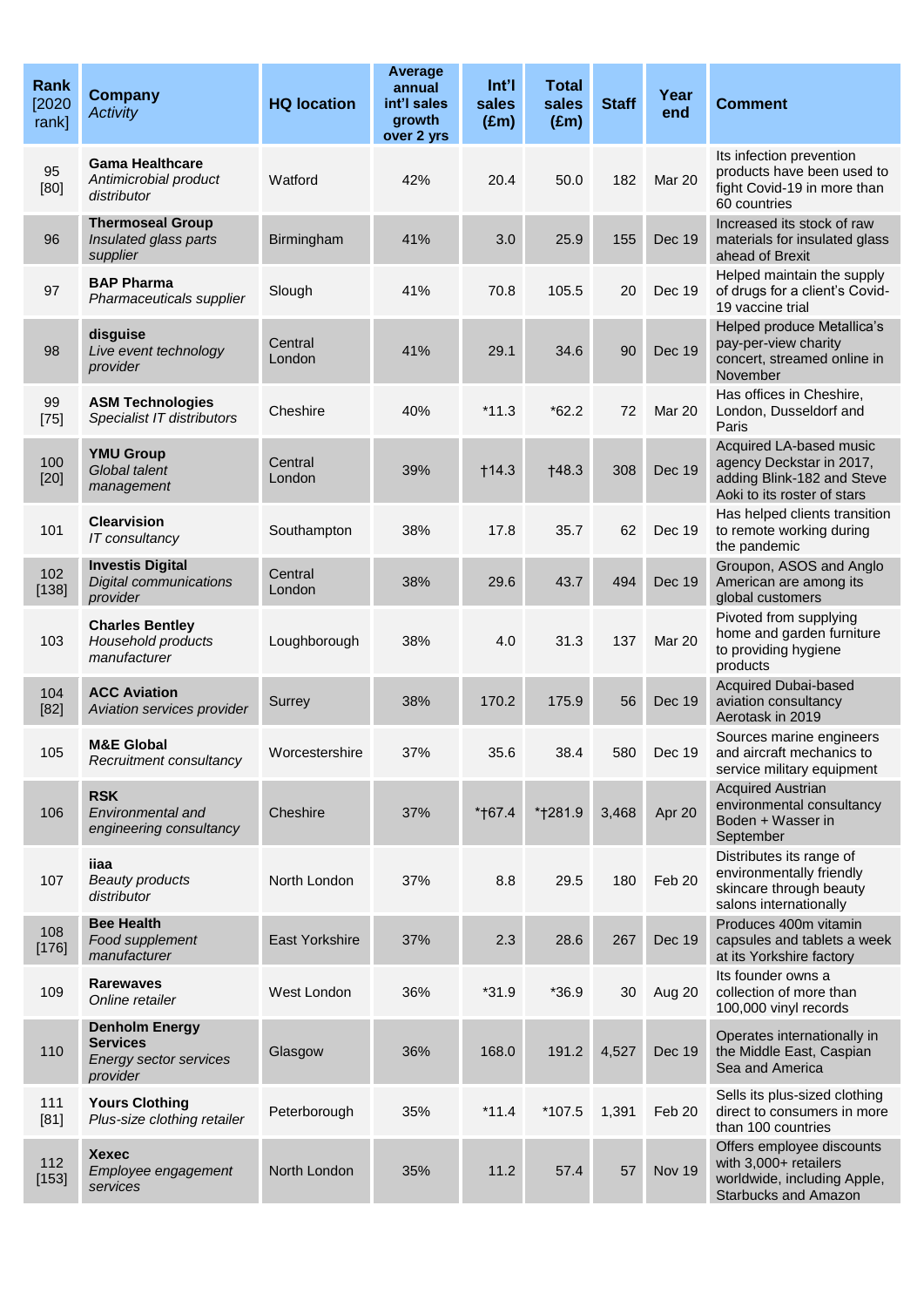| Rank<br>[2020]<br>rank] | <b>Company</b><br><b>Activity</b>                                     | <b>HQ location</b>             | Average<br>annual<br>int'l sales<br>growth<br>over 2 yrs | Int'l<br>sales<br>$(\text{Em})$ | <b>Total</b><br>sales<br>$(\text{Em})$ | <b>Staff</b> | Year<br>end   | <b>Comment</b>                                                                                                 |
|-------------------------|-----------------------------------------------------------------------|--------------------------------|----------------------------------------------------------|---------------------------------|----------------------------------------|--------------|---------------|----------------------------------------------------------------------------------------------------------------|
| 113                     | <b>EU Automation</b><br>Machine parts supplier                        | Stafford                       | 34%                                                      | 59.4                            | 66.1                                   | 237          | Mar 20        | Opened a distribution centre<br>in Frankfurt to mitigate<br>against the impact of Brexit                       |
| 114<br>[112]            | <b>MVF</b><br><b>Customer generation</b><br>services                  | North London                   | 33%                                                      | $*75.7$                         | $*112.2$                               | 477          | Mar 20        | Has provided virtual mental<br>health support, a<br>bereavement helpline and a<br>mindfulness app to its staff |
| 115<br>$[35]$           | <b>Cult Beauty</b><br>Online beauty retailer                          | Central<br>London              | 33%                                                      | $*65.0$                         | $*123.4$                               | 188          | <b>May 20</b> | Temporarily stopped<br>shipping to 10 countries<br>including Argentina and<br>Pakistan in the autumn           |
| 116<br>[140]            | <b>Whitworth Group</b><br>Flour miller                                | Northamptons<br>hire           | 33%                                                      | 36.6                            | 437.0                                  | 711          | Mar 20        | Ramped up flour production<br>during the pandemic and<br>exports across Europe                                 |
| 117<br>$[98]$           | <b>Fruitful Office</b><br>Fruit delivery service                      | Croydon                        | 32%                                                      | 17.1                            | 30.5                                   | 585          | Dec 19        | Launched a 'work from<br>home' fruit delivery service<br>for companies with remote-<br>working staff           |
| 118<br>[124]            | <b>Vivobarefoot</b><br>Footwear manufacturer<br>and retailer          | Central<br>London              | 32%                                                      | 26.9                            | 34.1                                   | 69           | <b>Jun 20</b> | Taiwanese firm Stella<br>International, which makes<br>shoes for Nike and<br>Timberland, is an investor        |
| 119                     | <b>Brisko Metal Resources</b><br>Steel wholesaler                     | Kingston upon<br><b>Thames</b> | 32%                                                      | 4.5                             | 76.2                                   | 78           | <b>Jun 19</b> | Produces more than<br>150,000 tonnes of welded<br>steel tubes and pipes a year                                 |
| 120<br>$[64]$           | <b>Phaidon International</b><br>Recruitment consultancy               | Central<br>London              | 32%                                                      | 105.6                           | 114.7                                  | 765          | Oct 19        | Advised its clients on how to<br>integrate new staff who are<br>working remotely                               |
| 121<br>$[147]$          | Ligentia<br>Supply chain manager                                      | Leeds                          | 32%                                                      | 55.6                            | 123.7                                  | 410          | Dec 19        | Offered clients free storage<br>space in China as the<br>pandemic curtailed supply<br>chains                   |
| 122                     | <b>Westley Group</b><br>Engineer                                      | <b>West Midlands</b>           | 32%                                                      | 9.9                             | 33.3                                   | 317          | <b>Jun 19</b> | Supplies cast and machined<br>components to the naval<br>defence, marine and oil &<br>gas industries           |
| 123<br>[110]            | <b>Inside Travel Group</b><br>Tour operator                           | <b>Bristol</b>                 | 32%                                                      | 22.8                            | 49.4                                   | 194          | Dec 19        | Before the pandemic struck<br>it helped 12,000 people<br>explore Asia each year                                |
| 124<br>$[26]$           | <b>CField Construction</b><br>Construction contractor                 | Central<br>London              | 31%                                                      | 28.2                            | 77.5                                   | 75           | <b>Dec 19</b> | Is transforming Grade II<br>listed Bodmin Jail in<br>Cornwall into a unique<br>luxury hotel                    |
| 125                     | <b>Halewood Artisanal</b><br><b>Spirits</b><br>Alcoholic drinks maker | Central<br>London              | 31%                                                      | 145.9                           | 401.5                                  | 991          | <b>Jun 20</b> | Its Whitley Neill brand is the<br>bestselling premium gin in<br>the UK                                         |
| 126<br>[91]             | <b>Silbury</b><br>Food ingredients supplier                           | <b>Banbury</b>                 | 31%                                                      | 7.4                             | 59.8                                   | 32           | Oct 19        | Owns a stake in HIT Group,<br>one of Europe's largest<br>tomato processors                                     |
| 127<br>[166]            | <b>TopCashback</b><br>Cashback website                                | Stafford                       | 31%                                                      | 42.3                            | 156.8                                  | 222          | Dec 19        | Operates cashback sites in<br>the UK, America, India,<br>China and Germany                                     |
| 128<br>$[151]$          | <b>Options</b><br>Financial technology<br>provider                    | Central<br>London              | 30%                                                      | 58.6                            | 88.8                                   | 268          | Dec 19        | Expanded its financial<br>services in Brazil and<br>Russia during the pandemic                                 |
| 129<br>[90]             | Selwood<br>Pump manufacturer &<br>renter                              | Hampshire                      | 30%                                                      | 8.3                             | 88.7                                   | 599          | Dec 19        | Its low emission pumps<br>have been supplied to<br>engineers helping expand<br>the Paris Metro                 |
| 130<br>[133]            | A-Safe<br>Safety barrier<br>manufacturer                              | Halifax                        | 30%                                                      | 61.4                            | 70.4                                   | 489          | <b>Dec 19</b> | Its safety barriers have<br>been installed in more than<br>30 international airports                           |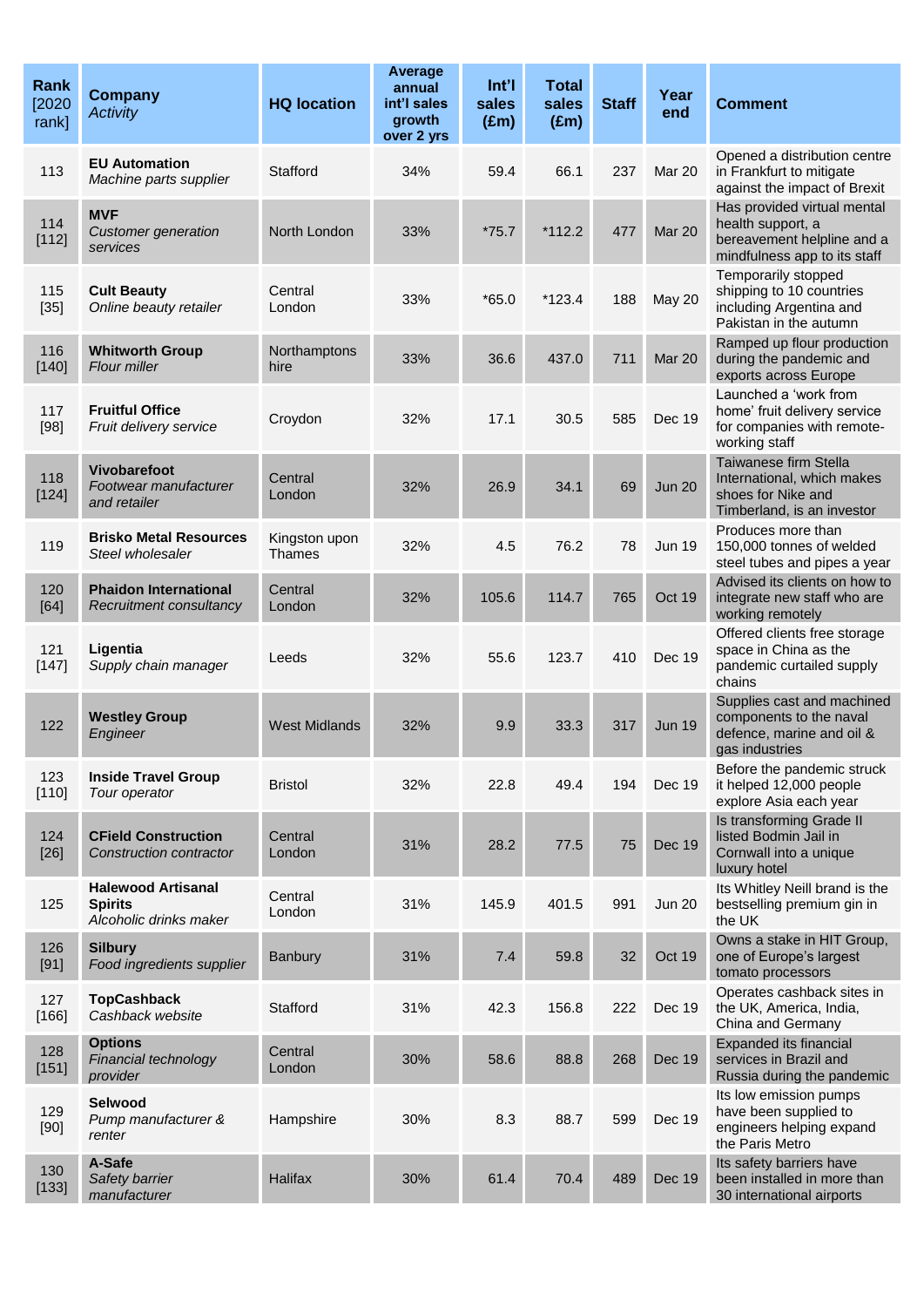| <b>Rank</b><br>[2020]<br>rank] | <b>Company</b><br><b>Activity</b>                                              | <b>HQ location</b>   | Average<br>annual<br>int'l sales<br>growth<br>over 2 yrs | Int'l<br>sales<br>$(\text{Em})$ | <b>Total</b><br>sales<br>$(\text{Em})$ | <b>Staff</b> | Year<br>end   | <b>Comment</b>                                                                                                      |
|--------------------------------|--------------------------------------------------------------------------------|----------------------|----------------------------------------------------------|---------------------------------|----------------------------------------|--------------|---------------|---------------------------------------------------------------------------------------------------------------------|
| 131                            | <b>Woolley Brothers</b><br><b>Wholesale Meats</b><br>Meat wholesaler           | Sheffield            | 30%                                                      | 9.5                             | 54.0                                   | 115          | Dec 19        | Supplies deboned meat to<br>wholesalers across Europe                                                               |
| 132                            | <b>FFX</b><br>Tools and equipment<br>retailer                                  | Kent                 | 30%                                                      | 11.5                            | 58.9                                   | 130          | Sep 19        | Sells its range of 90,000<br>construction tools online,<br>with customers in France<br>and Germany                  |
| 133<br>$[42]$                  | <b>JDX</b><br><b>Financial services</b><br>consultancy                         | Central<br>London    | 30%                                                      | $*13.8$                         | $*42.2$                                | 628          | Mar 20        | Launched virtual consulting<br>for its financial services and<br>insurance clients                                  |
| 134<br>[119]                   | <b>Oil Consultants</b><br>Recruitment consultancy                              | Tyne and<br>Wear     | 30%                                                      | 49.1                            | 53.8                                   | 49           | Dec 19        | Its overseas offices from<br>Aberdeen to Indonesia help<br>place energy sector<br>technicians                       |
| 135<br>[106]                   | <b>Amoria Bond</b><br>Recruitment consultancy                                  | Manchester           | 30%                                                      | 56.7                            | 74.3                                   | 146          | Nov 19        | Despite Covid-19, is in the<br>process of establishing a<br>new office in America                                   |
| 136                            | <b>SSS Super Alloys</b><br>Nickel alloy distributor                            | Sheffield            | 30%                                                      | 19.2                            | 27.4                                   | 27           | Dec 19        | Exports nickel alloys from<br>Sheffield to customers in<br>the global aerospace<br>industry                         |
| 137                            | Cambridge<br><b>Commodities</b><br><b>Nutritional supplement</b><br>wholesaler | Ely                  | 30%                                                      | $*25.0$                         | $*63.5$                                | 137          | Nov 20        | <b>Acquired American</b><br>company Ultimate<br>Superfoods in April 2020                                            |
| 138                            | <b>Mirius</b><br><b>Cleaning chemicals</b><br>manufacturer                     | Coventry             | 29%                                                      | $*11.6$                         | $*32.1$                                | 186          | Nov 19        | Its veterinary products are<br>in demand from Chinese pig<br>farmers to combat swine flu                            |
| 139<br>$[83]$                  | <b>Adare International</b><br><b>Marketing services</b><br>provider            | Basingstoke          | 29%                                                      | 199.7                           | 234.3                                  | 686          | Dec 19        | Hilton, Hitachi and Huawei<br>have used its marketing<br>technology platform                                        |
| 140                            | <b>Carmel Clothing</b><br><b>Fashion supplier</b>                              | North London         | 29%                                                      | 6.1                             | 75.1                                   | 248          | Dec 19        | Started in 1957 as Carmel<br>Pleaters and now supplies<br>over 1m garments a month<br>to fashion retailers globally |
| 141                            | <b>Hedonism Wines</b><br>Wine retailer                                         | Central<br>London    | 29%                                                      | 9.7                             | 40.9                                   | 225          | <b>Jul 19</b> | Stocks a bottle of Macallan<br>priced at £145,000 and is<br>holding virtual wine tastings                           |
| 142<br>$[76]$                  | Origin<br>Door and window<br>manufacturer                                      | High<br>Wycombe      | 29%                                                      | 4.4                             | 41.9                                   | 278          | Dec 19        | Kept its Florida factory open<br>to make and deliver luxury<br>doors when showrooms<br>closed                       |
| 143<br>$[15]$                  | <b>The&amp;Partnership</b><br>Marketing<br>communications group                | Central<br>London    | 29%                                                      | 310.4                           | 630.0                                  | 795          | Dec 19        | Created an ad campaign for<br>Toyota showing how UK<br>Olympians were adapting to<br>lockdown                       |
| 144<br>[180]                   | <b>Uform</b><br>Kitchen door supplier                                          | <b>County Antrim</b> | 28%                                                      | $*13.6$                         | $*36.6$                                | 328          | Apr 20        | Hired staff to meet demand<br>for home improvements<br>during the pandemic                                          |
| 145                            | <b>British Engineering</b><br><b>Services</b><br>Testing services provider     | Manchester           | 28%                                                      | 3.2                             | 49.2                                   | 577          | Dec 19        | Provides testing,<br>inspections and certification<br>services to one of Ireland's<br>largest insurers              |
| 146                            | <b>GLD Group</b><br>Clothing and footwear<br>retailer                          | Perthshire           | 28%                                                      | 21.9                            | 56.2                                   | 198          | Jan 20        | Installed technology that<br>enabled it to show its<br>products virtually to<br>customers                           |
| 147                            | <b>Huxloe Logistics</b><br>Logistics services<br>provider                      | Kettering            | 28%                                                      | 4.1                             | 37.8                                   | 35           | Mar 20        | Supporting online<br>pharmacies in delivering<br>medical supplies to homes<br>across Europe                         |
| 148                            | <b>Star Brands</b><br><b>Cleaning products</b><br>supplier                     | Leeds                | 28%                                                      | 2.6                             | 30.9                                   | 111          | Aug 19        | Its The Pink Stuff cleaning<br>brand has close to 100,000<br>Instagram followers                                    |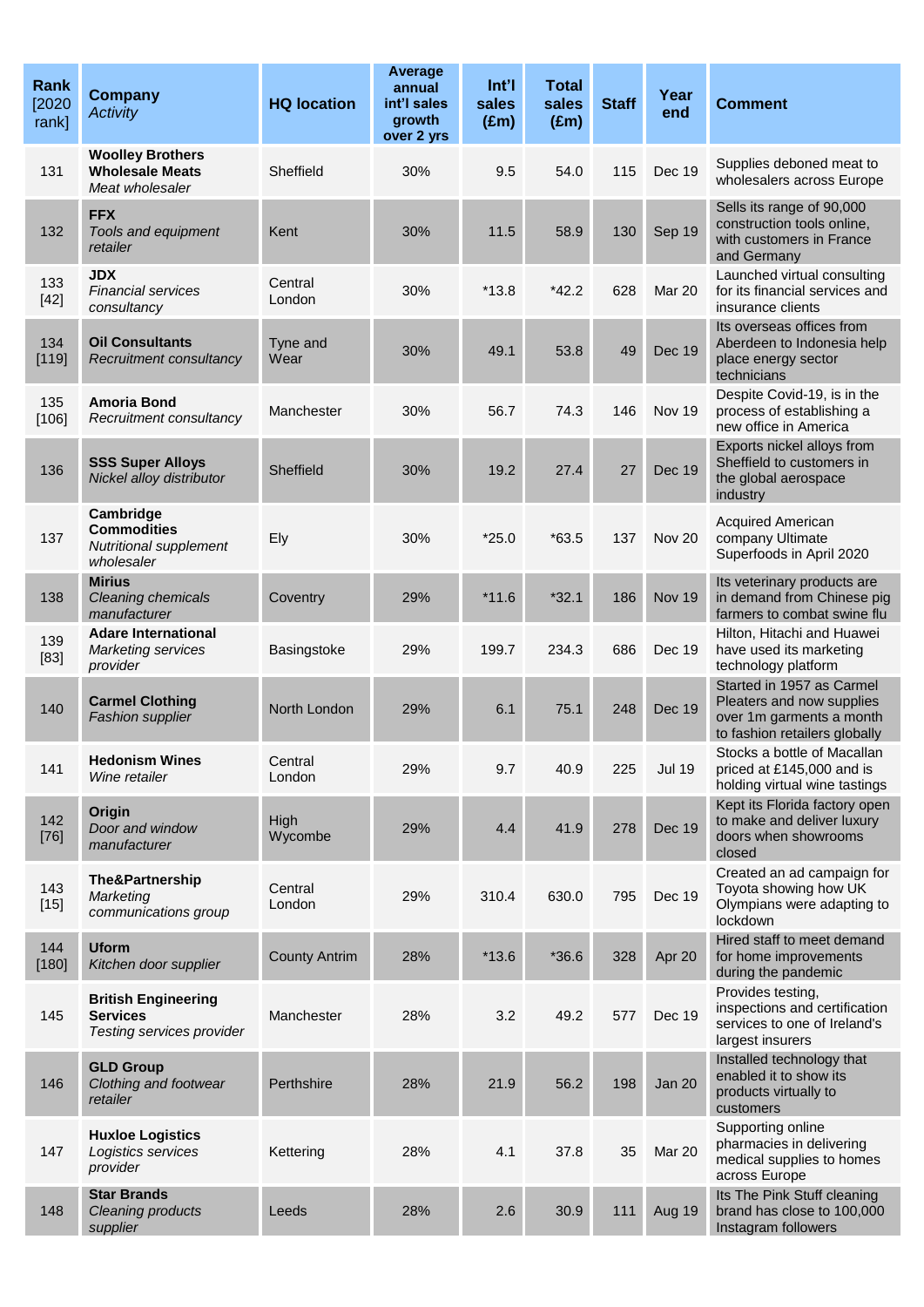| Rank<br>[2020]<br>rank] | <b>Company</b><br><b>Activity</b>                                    | <b>HQ location</b>  | Average<br>annual<br>int'l sales<br>growth<br>over 2 yrs | $Int$ <sup>'</sup><br>sales<br>$(\text{Em})$ | <b>Total</b><br>sales<br>(Em) | <b>Staff</b> | Year<br>end   | <b>Comment</b>                                                                                          |
|-------------------------|----------------------------------------------------------------------|---------------------|----------------------------------------------------------|----------------------------------------------|-------------------------------|--------------|---------------|---------------------------------------------------------------------------------------------------------|
| 149<br>[109]            | <b>Ptarmigan Media</b><br>Financial media agency                     | Central<br>London   | 28%                                                      | 70.3                                         | 110.8                         | 118          | Dec 19        | Provides media buying and<br>strategy for global blue-chip<br>financial services clients                |
| 150                     | <b>Oxford PharmaGenesis</b><br>Medical communications<br>agency      | Oxford              | 27%                                                      | $*32.3$                                      | *39.9                         | 370          | Oct 20        | Worked with Pfizer and<br>AstraZeneca during the<br>Covid-19 pandemic                                   |
| 151<br>[195]            | <b>Four Communications</b><br>Marketing and<br>communications agency | Central<br>London   | 27%                                                      | $*30.1$                                      | $*77.5$                       | 338          | Dec 19        | In 2020, its latest overseas<br>office, in Saudi Arabia, won<br>its first clients                       |
| 152                     | <b>JBA Group</b><br>Environmental<br>consultancy                     | Yorkshire           | 27%                                                      | 7.8                                          | 38.7                          | 665          | Oct 19        | Its 650 engineers,<br>consultants and scientists<br>work on projects from<br>offices in nine countries  |
| 153                     | Farol<br>Agricultural machinery<br>supplier                          | Oxfordshire         | 27%                                                      | 8.9                                          | 106.0                         | 233          | Jan 20        | Exports tractors and<br>combine harvesters to<br>customers in mainland<br>Europe                        |
| 154<br>[122]            | <b>Crafter's Companion</b><br>Craft products retailer                | County<br>Durham    | 27%                                                      | $*21.4$                                      | $*34.1$                       | 217          | Mar 20        | Founder Sara Davies has<br>featured regularly on<br>American shopping<br>channels                       |
| 155                     | <b>TIMCO</b><br>Wholesale construction<br>supplier                   | Cheshire            | 27%                                                      | 3.0                                          | 44.2                          | 157          | Dec 19        | Warned of a surge in<br>shipping costs at UK ports<br>due to Covid-19 restrictions                      |
| 156<br>[160]            | <b>Cinesite</b><br>Visual effects and<br>animation                   | Central<br>London   | 27%                                                      | $*74.9$                                      | $*84.6$                       | 1,069        | Apr 20        | Its Vancouver studio drew<br>85,000 hairs to create<br>Cousin Itt in The Addams<br>Family animated film |
| 157                     | <b>CFC Underwriting</b><br>Insurance intermediary                    | Central<br>London   | 26%                                                      | 54.8                                         | 67.9                          | 327          | Sep 19        | Provides insurance to more<br>than 100,000 businesses in<br>over 80 countries                           |
| 158                     | <b>Evolution Foods</b><br>Health foods retailer                      | Shropshire          | 26%                                                      | 7.0                                          | 66.3                          | 248          | <b>Jun 20</b> | Its Shrewsbury factory can<br>produce 120m packets of<br>dried fruit and nuts a year                    |
| 159                     | <b>Joseph Heler Cheese</b><br>Cheesemaker                            | Cheshire            | 26%                                                      | 9.1                                          | 71.9                          | 166          | Sep 19        | Sells its Eatlean brand of<br>high-protein cheese at<br>major supermarkets across<br>Spain              |
| 160<br>[139]            | A-Gas<br>Chemicals and gases<br>distributor                          | Portishead          | 25%                                                      | $*205.7$                                     | $*247.4$                      | 665          | <b>Dec 19</b> | Expanded in Italy in<br>November with the<br>acquisition of a refrigerant<br>reclamation specialist     |
| 161<br>$[54]$           | <b>Element</b><br>Testing services provider                          | Central<br>London   | 25%                                                      | 524.4                                        | 643.0                         | 6,483        | <b>Dec 19</b> | <b>Acquired US</b><br>pharmaceutical testing<br>specialist Analytical Lab<br>Group in July              |
| 162<br>[197]            | <b>Croxsons</b><br>Glass bottle supplier                             | Southwest<br>London | 25%                                                      | 9.8                                          | 31.4                          | 27           | Aug 19        | Launched an online store<br>last year to sell bottle caps<br>to brewers                                 |
| 163<br>$[45]$           | <b>MiQ</b><br>Digital marketing agency                               | Central<br>London   | 25%                                                      | 190.5                                        | 234.9                         | 610          | <b>Dec 19</b> | Helps the likes of PayPal,<br>Mastercard and Sony target<br>their digital advertising<br>campaigns      |
| 164                     | <b>HH Global</b><br><b>Marketing services</b><br>provider            | Surrey              | 25%                                                      | *380.1                                       | $*464.2$                      | 1,311        | Mar 20        | Trades in 50 countries and<br>clients include Google,<br>Samsung and Uber                               |
| 165                     | <b>Aspen Pumps</b><br>Pump manufacturer                              | Eastbourne          | 25%                                                      | 65.1                                         | 83.4                          | 210          | Dec 19        | Has made seven<br>acquisitions since 2015 and<br>has sold its products to<br>more than 100 countries    |
| 166                     | <b>Reiss</b><br><b>Fashion retailer</b>                              | Central<br>London   | 25%                                                      | 69.7                                         | 227.4                         | 1,528        | Feb 20        | Operates more than 200<br>stores and concessions<br>across America, Asia and<br>Europe                  |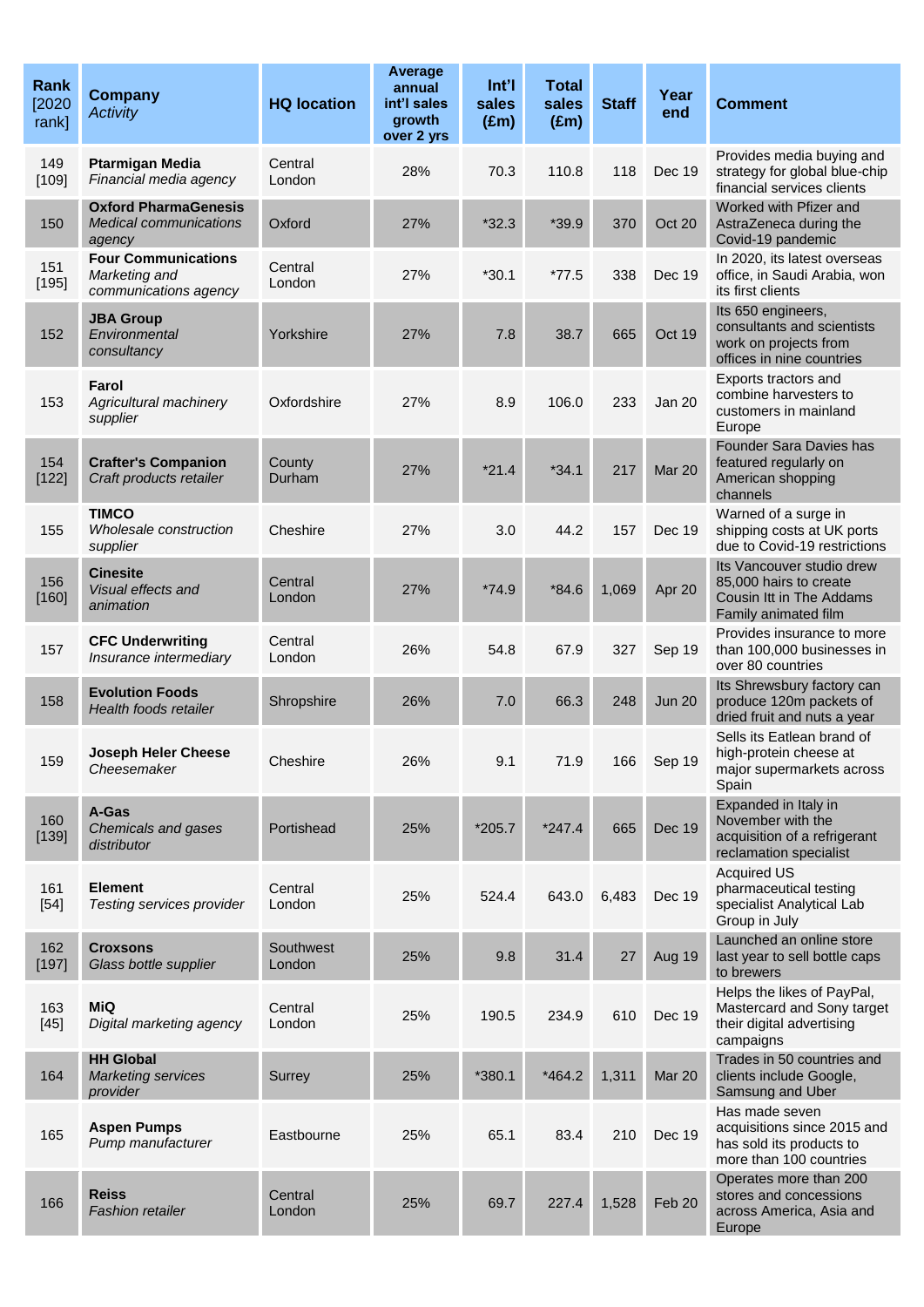| <b>Rank</b><br>[2020]<br>rank] | <b>Company</b><br><b>Activity</b>                                                        | <b>HQ location</b> | Average<br>annual<br>int'l sales<br>growth<br>over 2 yrs | Int'l<br>sales<br>$(\text{Em})$ | <b>Total</b><br>sales<br>$(\text{Em})$ | <b>Staff</b> | Year<br>end   | <b>Comment</b>                                                                                             |
|--------------------------------|------------------------------------------------------------------------------------------|--------------------|----------------------------------------------------------|---------------------------------|----------------------------------------|--------------|---------------|------------------------------------------------------------------------------------------------------------|
| 167                            | <b>Walstead Group</b><br>Commercial printer                                              | Central<br>London  | 25%                                                      | 465.8                           | 587.4                                  | 3,602        | Dec 19        | Put antimicrobial coatings<br>on print products to help<br>prevent spread of disease                       |
| 168                            | <b>Flashtalking</b><br>Advertising technology<br>developer                               | Central<br>London  | 25%                                                      | 50.1                            | 56.7                                   | 283          | <b>Dec 19</b> | Helps global brands target<br>consumers with<br>personalised online<br>advertising                         |
| 169                            | <b>BJSS</b><br>IT & business consultancy                                                 | Leeds              | 24%                                                      | 8.8                             | 164.8                                  | 1,116        | Apr 20        | Opened offices in Australia<br>and Portugal in 2020                                                        |
| 170<br>[190]                   | <b>MPM Products</b><br>Pet food producer                                                 | Manchester         | 23%                                                      | $*55.2$                         | *79.5                                  | 67           | Dec 19        | South Korea, Kuwait and<br>New Zealand are among<br>this company's 49 markets<br>worldwide                 |
| 171                            | <b>DCS Group (UK)</b><br>Consumer goods<br>manufacturer & distributor                    | Banbury            | 23%                                                      | 27.5                            | 230.9                                  | 352          | Dec 19        | Exports its Enliven toiletry<br>and hand hygiene brand<br>worldwide                                        |
| 172                            | <b>Redlynch Agricultural</b><br><b>Engineering</b><br>Agricultural machinery<br>supplier | Somerset           | 23%                                                      | 1.8                             | 32.2                                   | 36           | Nov 19        | Sells combine harvesters,<br>seed planters and tractors<br>to trade customers                              |
| 173                            | <b>iPulse</b><br>Hair removal technology                                                 | Swansea            | 23%                                                      | 46.8                            | 48.4                                   | 104          | Dec 19        | Exports to more than 30<br>countries accounted for<br>98% of turnover in 2019                              |
| 174<br>$[79]$                  | <b>VSI Group</b><br>Language services<br>provider                                        | Central<br>London  | 23%                                                      | 48.9                            | 57.3                                   | 293          | Dec 19        | Operates from 24 studio<br>facilities across Europe,<br>North and South America,<br>and the Middle East    |
| 175                            | <b>Brompton</b><br>Bicycle manufacturer                                                  | West London        | 23%                                                      | 38.7                            | 57.0                                   | 389          | Mar 20        | Demand for its handmade<br>folding bikes shot up during<br>the pandemic                                    |
| 176                            | <b>Pyramid International</b><br>Merchandise retailer and<br>wholesaler                   | Leicestershire     | 23%                                                      | 12.4                            | 25.3                                   | 141          | <b>Dec 19</b> | Exports to more than 80<br>countries                                                                       |
| 177                            | <b>Dotmatics</b><br>Data management<br>software                                          | Hertfordshire      | 22%                                                      | 21.7                            | 26.0                                   | 185          | Dec 19        | Acquired Boston-based<br>laboratory data automation<br>firm BioBright last year                            |
| 178                            | <b>Pacific Produce</b><br>Fruit and vegetable<br>importer                                | Oxfordshire        | 22%                                                      | 9.5                             | 58.6                                   | 13           | Nov 19        | Launched a range of baby<br>food products in Germany<br>last year                                          |
| 179                            | <b>Grant Westfield</b><br>Waterproof panel<br>manufacturer                               | Edinburgh          | 22%                                                      | 2.1                             | 34.2                                   | 164          | Dec 19        | Its plans to develop<br>distribution networks in<br>North America have been<br>put on hold due to Covid-19 |
| 180                            | <b>Sun Valley</b><br>Nut supplier                                                        | Wirral             | 22%                                                      | 9.6                             | 40.0                                   | 194          | Dec 19        | Processes more than<br>15,000 tonnes of peanuts<br>and cashews a year                                      |
| 181                            | Optimise<br>Performance marketing<br>provider                                            | Norwich            | 22%                                                      | 19.0                            | 50.6                                   | 181          | Aug 19        | Has expanded into<br>southeast Asia, opening<br>offices in Vietnam and the<br>Phillipines in 2019          |
| 182<br>[162]                   | <b>Argent Foods</b><br>Food supplier                                                     | Central<br>London  | 22%                                                      | 177.6                           | 747.3                                  | 1,746        | Dec 19        | Opened a carbon neutral<br>distribution centre to supply<br>berries across Europe in<br>September          |
| 183                            | <b>Abbey Forged Products</b><br>Steel products forger                                    | Sheffield          | 22%                                                      | 5.6                             | 33.4                                   | 201          | Oct 19        | Forges steel parts used to<br>build rigs and refineries at<br>its Sheffield plant                          |
| 184                            | <b>Stott and May</b><br>Recruitment consultancy                                          | Central<br>London  | 21%                                                      | 17.7                            | 50.0                                   | 76           | Dec 19        | Held virtual conferences for<br>software developers and<br>cybersecurity experts                           |
| 185                            | <b>Groves</b><br>Haberdashery distributor                                                | Oxfordshire        | 21%                                                      | 2.2                             | 27.2                                   | 101          | <b>Jun 19</b> | Added PPE and mask-<br>making equipment to its<br>range of haberdashery                                    |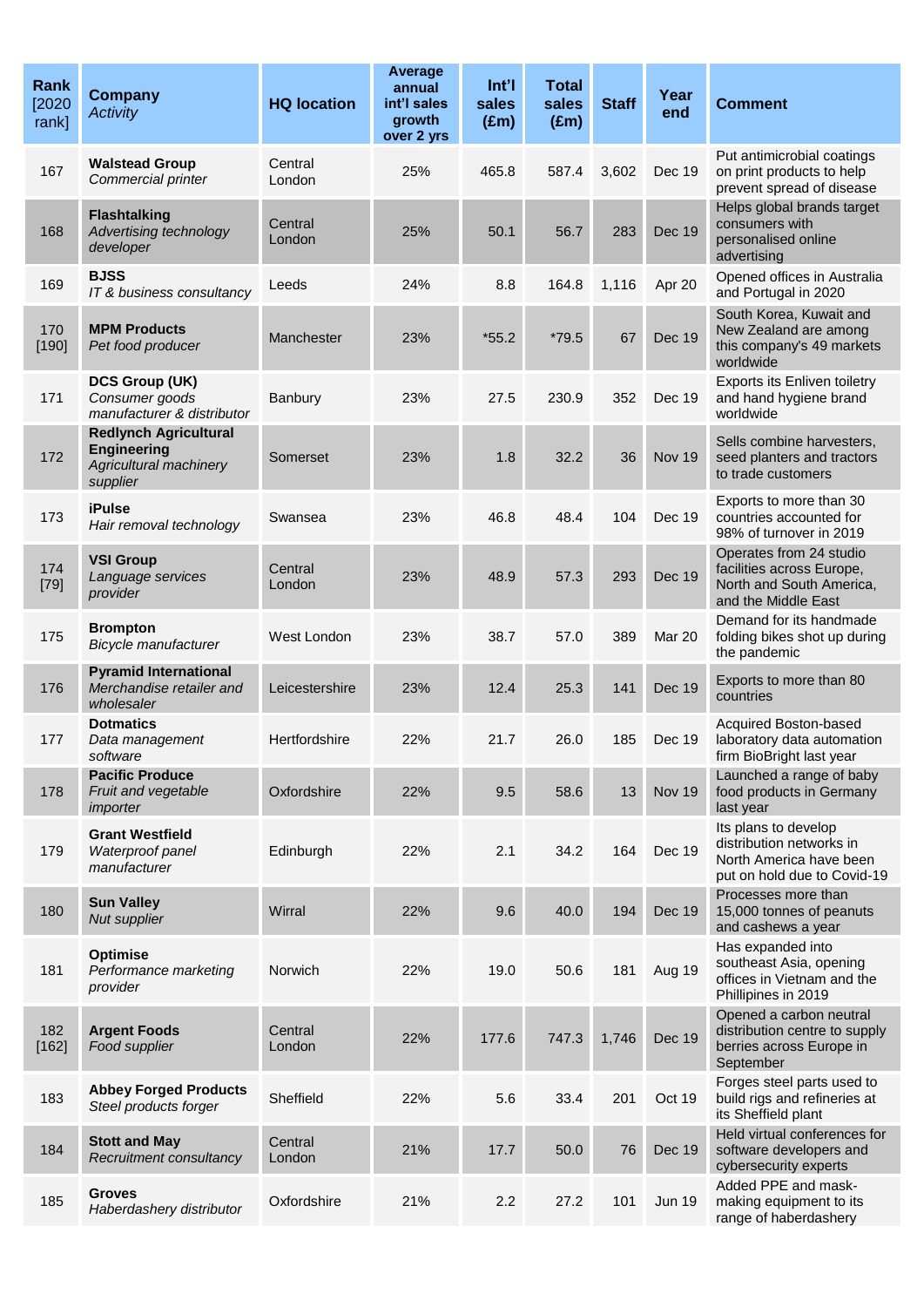| <b>Rank</b><br>[2020]<br>rank] | <b>Company</b><br><b>Activity</b>                             | <b>HQ location</b>     | <b>Average</b><br>annual<br>int'l sales<br>growth<br>over 2 yrs | $Int$ <sup>'</sup><br>sales<br>$(\text{Em})$ | <b>Total</b><br>sales<br>$(\text{Em})$ | <b>Staff</b> | Year<br>end   | <b>Comment</b>                                                                                                                 |
|--------------------------------|---------------------------------------------------------------|------------------------|-----------------------------------------------------------------|----------------------------------------------|----------------------------------------|--------------|---------------|--------------------------------------------------------------------------------------------------------------------------------|
| 186<br>[152]                   | <b>Peninsula</b><br><b>Employment law</b><br>consultancy      | Manchester             | 21%                                                             | 121.2                                        | 299.2                                  | 3,062        | Mar 20        | Handles employment and<br>HR inquiries, and provides<br>Covid-19 workplace risk<br>assessments                                 |
| 187                            | <b>Techbuyer</b><br>IT hardware supplier                      | Harrogate              | 20%                                                             | $*27.9$                                      | $*40.8$                                | 123          | Sep 20        | Has an inventory of 225,000<br>computer parts, worth £10m<br>and sold to 100 countries                                         |
| 188<br>$[92]$                  | <b>Smyle</b><br>Creative agency                               | Hertford               | 20%                                                             | $*23.1$                                      | $*37.8$                                | 110          | Mar 20        | Created an immersive<br>virtual conference for<br>Samsung in September                                                         |
| 189<br>[177]                   | END.<br>Designer menswear<br>retailer                         | Newcastle<br>upon Tyne | 20%                                                             | 101.6                                        | 170.5                                  | 628          | Mar 20        | Its menswear website and<br>apps receive more than<br>10m visitors each month                                                  |
| 190<br>[193]                   | <b>Adder Technology</b><br>IT hardware manufacturer           | Cambridge              | 19%                                                             | 30.7                                         | 33.2                                   | 153          | <b>Jun 19</b> | Exports hardware allowing<br>users to control multiple<br>computers from a single<br>keyboard                                  |
| 191                            | <b>Lendlock Group</b><br>Packaging manufacturer               | Chester                | 19%                                                             | 20.3                                         | 35.9                                   | 387          | <b>Jul 19</b> | Owns a cosmetics and<br>toiletries manufacturing<br>business in Shanghai                                                       |
| 192                            | <b>Nationwide Produce</b><br>Produce supplier                 | Southport              | 19%                                                             | 32.6                                         | 138.1                                  | 97           | <b>May 20</b> | Food charity FareShare -<br>supported by footballer<br>Marcus Rashford - is using<br>one of its Evesham<br>distribution depots |
| 193                            | <b>Score Group</b><br><b>Engineering services</b><br>provider | Aberdeenshire          | 19%                                                             | 142.7                                        | 238.7                                  | 1,847        | Sep 19        | Serves the energy, utilities<br>and manufacturing sectors<br>from 30 sites across five<br>continents                           |
| 194                            | Lovehoney<br>Sex toy retailer                                 | <b>Bath</b>            | 19%                                                             | $*56.3$                                      | $*124.3$                               | 312          | Mar 20        | Owns the exclusive rights to<br>produce Fifty Shades of<br>Grey sex toys                                                       |
| 195<br>$[105]$                 | <b>Tenth Revolution Group</b><br>Recruitment consultancy      | Newcastle<br>upon Tyne | 19%                                                             | *189.1                                       | $*297.1$                               | 1,640        | Nov 19        | Opened its latest<br>international office, in<br>Switzerland, in January                                                       |
| 196<br>$[200]$                 | <b>CT Automotive</b><br>Automotive parts supplier             | Portsmouth             | 19%                                                             | 62.0                                         | 88.7                                   | 2,849        | Dec 19        | Despite the pandemic,<br>production has been<br>maintained in at least one of<br>its three global locations                    |
| 197                            | <b>Swan Mill Holdings</b><br>Paper tableware<br>manufacturer  | Kent                   | 18%                                                             | $*19.5$                                      | $*64.7$                                | 314          | <b>Mar 20</b> | Produces around 5bn<br>napkins a year for hospitals,<br>shops and restaurants                                                  |
| 198<br>[100]                   | <b>John Good</b><br>Logistics and corporate<br>travel         | Hull                   | 18%                                                             | $*18.2$                                      | $*99.9$                                | 320          | Dec 19        | Operates from 11 UK<br>locations as well as<br>America, Turkey, and<br>mainland Europe                                         |
| 199<br>$[97]$                  | Grenade<br>Sports nutrition brand                             | Solihull               | 18%                                                             | 13.1                                         | 52.5                                   | 60           | Dec 19        | 140,000 of its protein bars<br>are sold globally every day                                                                     |
| 200                            | <b>Brigade Electronics</b><br>Safety device<br>manufacturer   | Kent                   | 18%                                                             | 37.9                                         | 53.0                                   | 201          | Jan 20        | Exports its vehicle safety<br>systems to five continents                                                                       |

\* Supplied by the company † Annualised figure